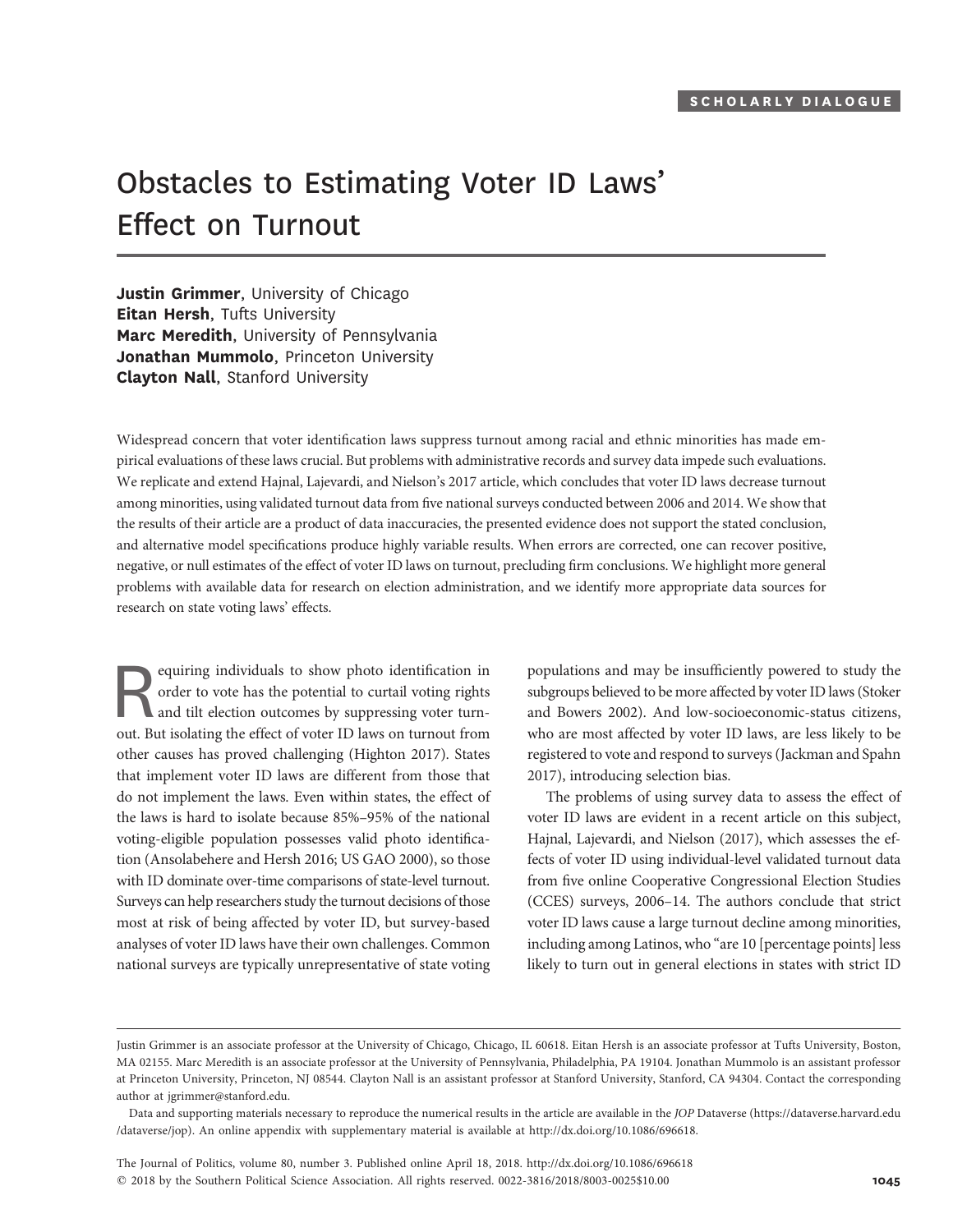laws than in states without strict ID regulations, all else equal" (368).1 Hajnal et al. imply that voter ID laws represent a major impediment to voting with a disparate racial impact.

In this article, we report analyses demonstrating that the conclusions reported by Hajnal et al. (2017) are unsupported. They use survey data to approximate state-level turnout rates, a technique we show to be fraught with measurement error due to survey nonresponse bias and variation in vote validation procedures across states and over time. Hajnal et al.'s CCES-based turnout measures, combined with a coding decision about respondents who could not be matched to voter files, produce turnout estimates that differ substantially from official ones.

Using a placebo test that models turnout in years prior to the enactment of voter ID laws, we show that the core analysis in Hajnal et al. (2017), a series of cross-sectional regressions, does not adequately account for unobserved baseline differences between states with and without these laws. In a supplementary analysis, Hajnal et al. include a difference-indifferences (DID) model to estimate within-state changes in turnout, a better technique for removing omitted-variable bias that our placebo test identifies. This additional analysis asks too much of the CCES data, which are designed to produce nationally representative samples each election year, not samples representative over time within states. In fact, changes in CCES turnout data over time within states bear little relationship to actual turnout changes within states. After addressing errors of specification and interpretation in the DID model, we find that no consistent relationship between voter ID laws and turnout can be established using the CCES data.

#### USE OF NATIONAL SURVEYS FOR STATE RESEARCH

The CCES, widely used in analysis of individual-level voting behavior, seems like a promising resource for the study of voter ID laws because it includes self-reported racial and ethnic identifiers, variables absent from most voter files. But the CCES data are poorly suited to estimate state-level turnout for several reasons. First, even large nationally representative surveys have few respondents from smaller states, let alone minority groups from within these states.<sup>2</sup> Unless a survey is oversampling citizens from small states and minority populations, many state-level turnout estimates, particularly for minorities, will be extremely noisy. Second, Jackman and Spahn (2017) find that many markers of socioeconomic status positively associate with an individual being absent both from voter registrations rolls and consumer databases. The kind of person who lacks an ID is unlikely to be accurately represented in the opt-in, online CCES.

Third, over-time comparisons of validated voters in the CCES are problematic because the criteria used to link survey respondents to registration records have changed over time and vary across states. Table A.1 (tables A.1–A.10 are available online) shows that the percentage of respondents who fail to match to the voter registration database increased from about 10% in 2010 to 30% in 2014. The change in the number of unmatched Hispanics is even starker, increasing from 15% to 42% over the same time period. The inconsistency in the CCES vote validation process is relevant to the analysis of voter ID because it generates time-correlated measurement error in turnout estimates.

These features of the CCES data, as well as several coding decisions by the authors, make Hajnal et al.'s turnout measures poor proxies for actual turnout. To demonstrate this, figure 1 reports a cross-sectional analysis comparing "implied" turnout rates in Hajnal et al. (2017)—the rates estimated for each state-year following Hajnal et al.'s coding decisions—to actual state-level turnout rates as reported by official sources. While this figure measures overall statewide turnout, note that the problems we identify here likely would be magnified if we were able to compare actual and estimated turnout by racial group. We cannot do so because few states report turnout by race.

Figure 1 (upper-left panel) shows that Hajnal et al.'s estimates of state-year turnout often deviate substantially from the truth. If the CCES state-level turnout data were accurate, we should expect only small deviations from the 45-degree line. In most state-years, the Hajnal et al. (2017) data overstate the share of the voters by about 25 percentage points, while in 15 states, Hajnal et al.'s rates are about 10 points below actual turnout.3 Many cases in which turnout is severely underestimated are from jurisdictions that were not properly validated. Turnout was not validated in many jurisdictions in the 2006 CCES. Virginia was not validated until 2012.4 Respondents who claimed to have voted in such jurisdictions were coded as not matching to the database, and hence dropped, while those who claim not to have voted remained in the sample. As a consequence, Hajnal et al.'s analysis assumes a turnout rate

<sup>1.</sup> Hajnal et al. also examine the relationship between voter ID laws and Democratic and Republican turnout rates. Here, we focus on minority turnout because of its relevance under the Voting Rights Act.

<sup>2.</sup> For example, 493 of the 56,635 respondents on the 2014 CCES were from Kansas, only 17 and 24 of whom are black and Hispanic, respectively.

<sup>3.</sup> In the appendix, tables A.2 and A.3 report turnout rates by state-year in general and primary elections, respectively.

<sup>4.</sup> Because of a state policy in Virginia that was in effect through 2010, CCES vendors did not have access to vote history in that state. Hajnal et al. correctly code Virginia's turnout as missing in 2010 but code nearly all Virginia CCES respondents as nonvoters in 2008.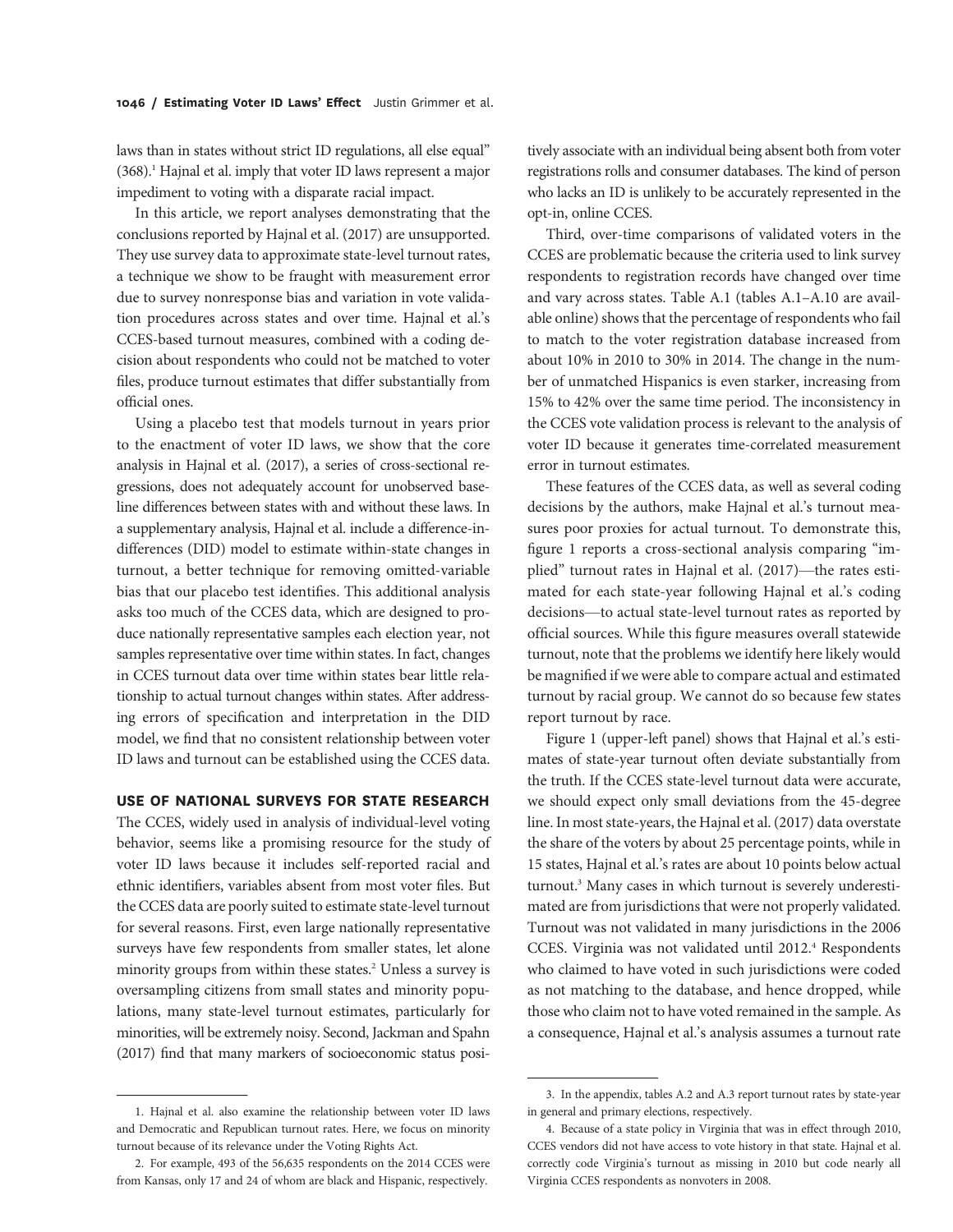

Figure 1. Measurement error in Hajnal et al.'s (2017) state-level turnout estimates. Hajnal et al.'s turnout percentage is calculated to be consistent with how turnout is coded in their table 1, meaning that we apply sample weights, drop respondents who self-classify as being unregistered, and drop respondents who do not match to a voter file record. Actual turnout percentage is calculated by dividing the number of ballots cast for the highest office on the ballot in a state-year by the estimated voting-eligible population (VEP), as provided by the US Election Project.

of close to 0%. Given the limitations of the vote validation, we contend that neither 2006 data anywhere nor Virginia's records from 2008 should be included in any over-time analysis.<sup>5</sup>

As the upper-right panel of figure 1 shows, once the 2006 data and Virginia 2008 data are excluded, Hajnal et al. almost always substantially overestimate turnout in a state-year. One potential reason for this overestimation is because Hajnal et al. drop observations that fail to match to the voter registration database. This contrasts with Ansolabehere and Hersh's (2012) recommendation that unmatched respondents be coded as nonvoters. Being unregistered is the most likely reason why a respondent would fail to match. The bottom-left panel of figure 1 shows that when respondents who fail to match to the voter database are treated as nonvoters rather than dropped, CCES estimates of turnout more closely match actual turnout. One way to assess the improvement is to compare the  $R^2$  when CCES estimates of state-level turnout are regressed on actual turnout. We find that the  $R^2$  increases from 0.36 to 0.58 when we code the unmatched as nonvoters.<sup>6</sup> The  $R<sup>2</sup>$  further increases to 0.69 when we weight observations by the inverse of the sampling variance of CCES turnout in the state, suggesting that small sample sizes limit the ability of the CCES to estimate turnout in smaller states.<sup>7</sup>

<sup>5.</sup> We also exclude primary election data from Louisiana and Virginia for all years because of inconsistencies highlighted in table A.3.

<sup>6.</sup> In addition, the mean-squared error declines from 9.0 to 5.8.

<sup>7.</sup> In addition, the mean-squared error declines from 5.8 to 4.9.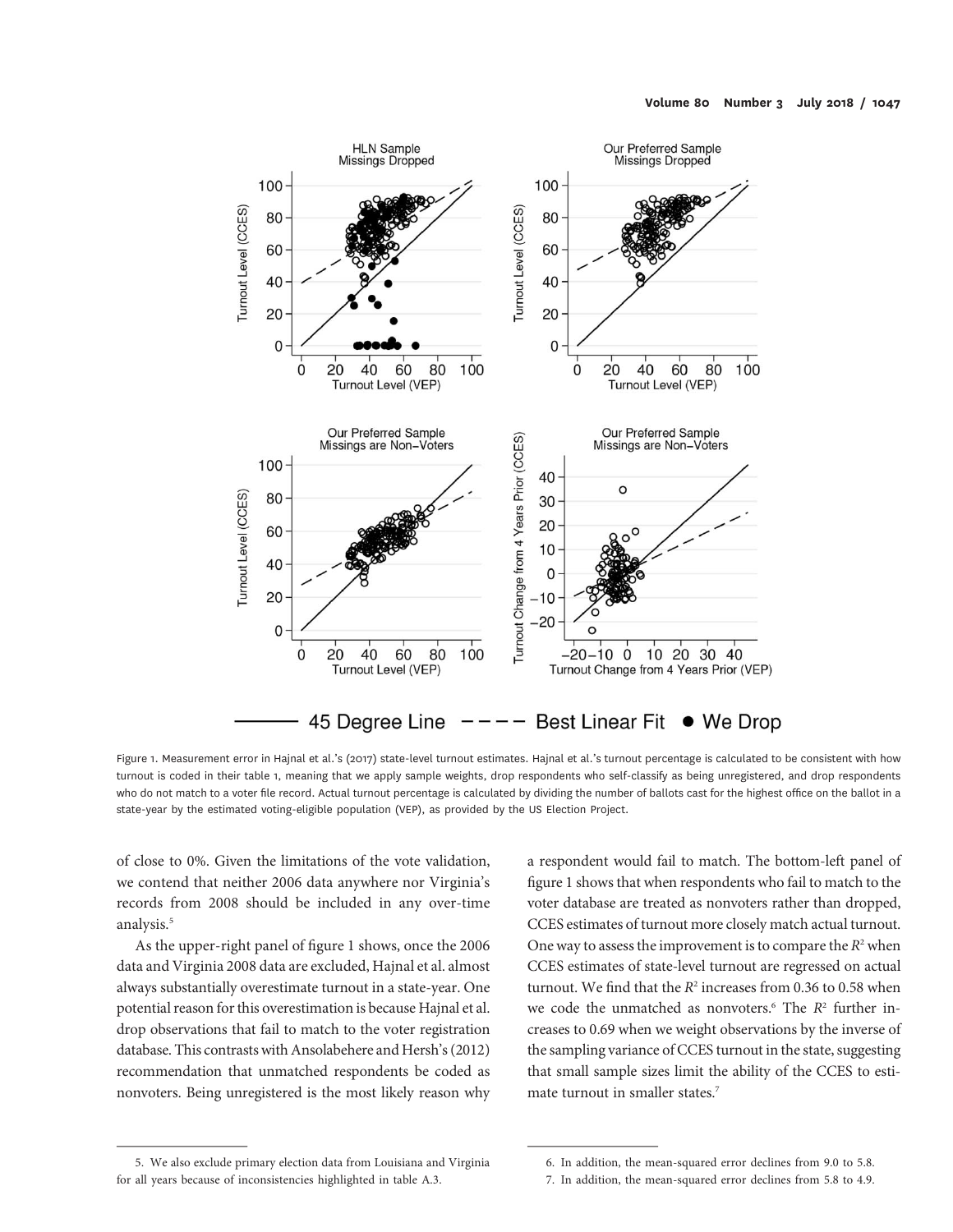The CCES data might be salvageable here if errors were consistent within each state. Unfortunately, as the bottomright panel of figure 1 shows, within-state changes in turnout as measured in the CCES have little relationship to withinstate changes in turnout according to official records. The  $R^2$ is less than 0.15 when we regress the change in CCES turnout between elections on the actual change in turnout between elections (dropping bad data, coding unmatched as missing, and weighting by the inverse of the sampling variance).<sup>8</sup> This means that the overwhelming share of the within-state variation in turnout in the CCES is noise.

No definitive source exists on turnout by race by state and year; however, figure A.2 in the appendix (figs. A.1–A.5 are available online) shows weak relationships between the racial gaps estimated in the CCES and the Current Population Survey (CPS), a common resource in the study of race and turnout. For Hispanics, there is an insignificant negative relationship between the racial gap in the CCES and CPS in a state-year. In contrast, there is a positive association between the difference in white and black turnout in the CPS and the CCES. These findings are consistent with the claim that the sample issues in the CCES are magnified when looking at racial heterogeneity in turnout within a state.

While the CCES is an important resource for individuallevel turnout research (e.g., Fraga 2016), it is problematic when repurposed to make state-level inferences or inferences about small groups (Stoker and Bowers 2002). The data are particularly problematic when the analysis requires the use of state fixed effects to reduce concerns of omitted-variable bias, because the small sample within states makes within-state comparison noisy. The survey data and coding decisions used in Hajnal et al. (2017) inject substantial error into state-level estimates of voter turnout. While this error can be reduced with alternative coding decisions, much of it is inherent in the data.

#### ESTIMATING VOTER ID LAWS' EFFECTS ON TURNOUT

Imperfect data do not preclude a useful study, and social scientists often rightly choose to analyze such data rather than surrender an inquiry altogether. In light of this, we now replicate and extend the analysis in Hajnal et al. (2017). We highlight and attempt to correct specification and interpretation errors by Hajnal et al. Our goal is to assess whether improving the estimation procedures can yield meaningful and reliable estimates of voter ID laws' effect. We find no clear evidence about the effects of voter ID laws.

#### Cross-sectional comparisons

A central concern in the study of voter ID laws' impact is omitted-variable bias: states that did and did not adopt voter ID laws systematically differ on unobservable dimensions that also affect turnout. To address the systematic differences, Hajnal et al. present a series of cross-sectional regressions that include a host of variables meant to account for confounding factors. In these regressions, an indicator variable for existence of a strict ID law in a state in each year is interacted with the respondent race/ethnicity. The main weakness of this approach is clearly acknowledged by Hajnal et al.: the causal effect of voter ID laws is identified only if all relevant confounders are assumed to be included in the models.

We report results of a placebo test meant to assess the plausibility of this assumption, by applying the Hajnal et al. cross-sectional regression models to turnout in the period before ID laws were enacted. Table A.4 in our appendix presents estimates from this placebo test using nearly the same specification that Hajnal et al. (2017) report in their table 1, column 1.9 The interpretation of the coefficient on the voter ID treatment variable is voter ID laws' effect before their adoption in states that had not yet implemented strict voter ID laws relative to states that never implemented such a law, after adjusting for the same individual-level and state-level variables used by Hajnal et al. The results presented in table A.4 suggest that voter ID laws "caused" turnout to be lower at baseline in states where they had yet to be adopted. The failure of the placebo test implies that Hajnal et al.'s cross-sectional regressions fail to account for baseline differences across states.

#### Within-state analyses

If cross-state comparisons are vulnerable to unobserved confounders, perhaps a within-state analysis could yield more accurate estimates of a causal effect. That is why Hajnal et al. report a supplementary model (table A9) with state and year fixed effects (i.e., a DID estimator) meant to address this

<sup>8.</sup> Figure A.1 separates the within-state change between the presidential elections in 2008 and 2012 and the midterm elections in 2010 and 2014 and shows that there is a stronger relationship between CCES estimates and actual turnout change for the later than for the former.

<sup>9.</sup> There are two main differences. First, we do not include states that previously implemented strict voter ID. Second, our treatment variable is an indicator for whether the state will implement a strict voter ID law by 2014. We also omit 2006 data because of the data problems cited above and 2014 data because, after applying the above restrictions, no states that implemented a voter ID law by 2014 remain in the sample. By defining the treatment this way, we necessarily drop the Hajnal et al.'s indicator variable for a state being in the first year of its voter ID law.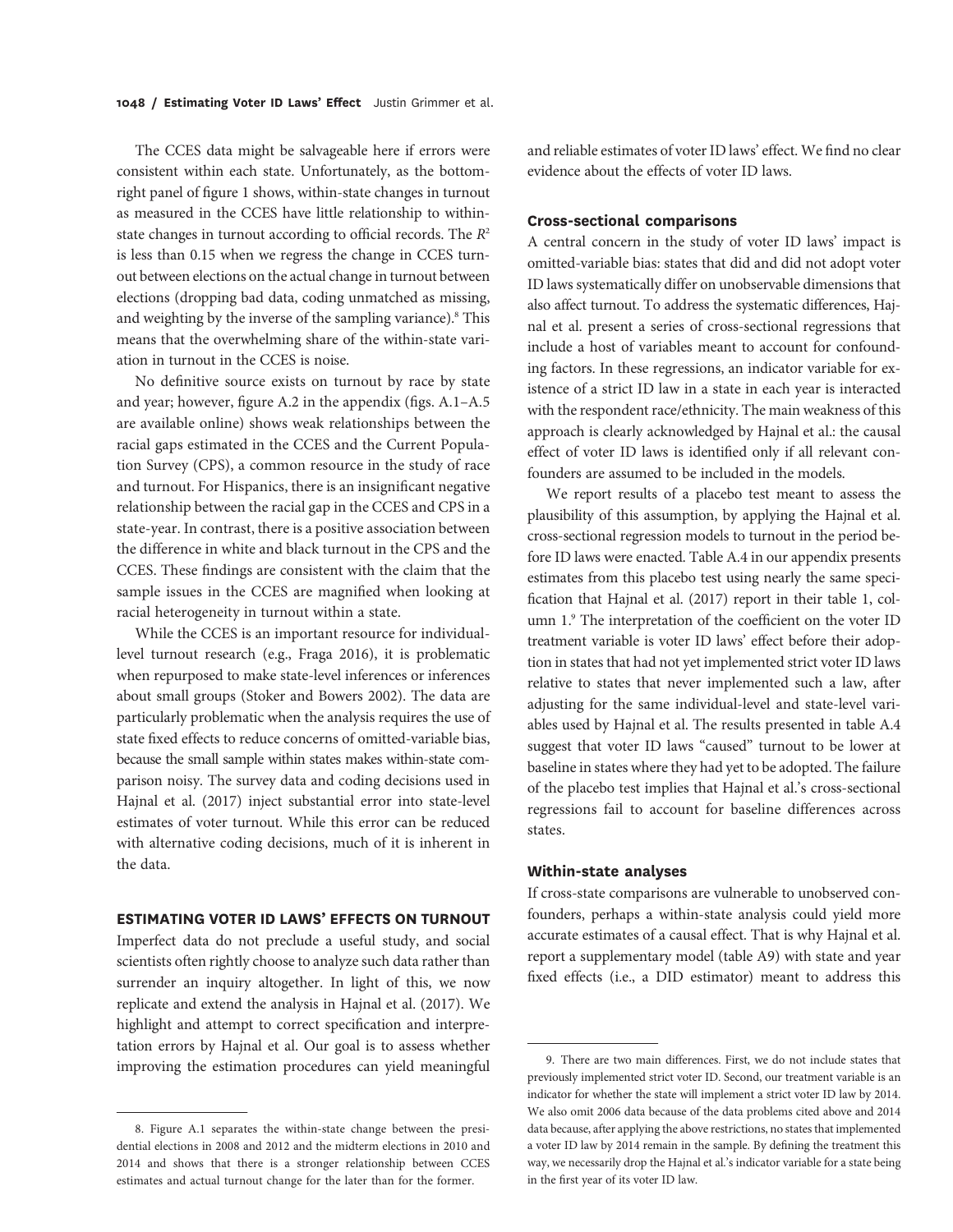issue.10 The main text of Hajnal et al. (2017) notes that this is "among the most rigorous ways to examine panel data" and that the results of this fixed-effects analysis tell"essentially the same story as our other analysis.... Racial and ethnic minorities ... are especially hurt by strict voter identification laws" (375).

This description is inaccurate. The estimates reported in Hajnal et al.'s table A9 imply that voter ID laws increased turnout across all racial and ethnic groups, although the increase was less pronounced for Hispanics than for whites.<sup>11</sup> As table A.5 in our appendix shows, this fixed-effects model estimates that the laws increased turnout among white, African American, Latino, Asian American, and mixed-race voters by 10.9, 10.4, 6.5, 12.5, and 8.3 percentage points in general elections, respectively. The implied positive turnout effects of the law for Latinos are only relatively lower compared to the even larger positive effects estimated for the other groups. Compared to most turnout effects reported in prior work, these effects are also implausibly large (Citrin, Green, and Levy 2014).

In addition to table A9, Hajnal et al.'s (2017) figure 4 presents estimates from simple bivariate DID models, comparing changes in turnout (2010–14) in just three of the states that implemented strict ID laws between these years to the changes in turnout in the other states. Hajnal et al. report that voter ID laws increase the turnout gap between whites and other groups without demonstrating that voter ID laws generally suppress turnout.12 Our replication produces no consistent evidence of suppressed turnout. Figure A.3 in our appendix shows that the large white-minority gaps reported in Hajnal et al.'s figure 4 are driven by increased white turnout in Mississippi, North Dakota, and Texas, not by a drop in minority turnout.

Importantly, the difference between a law that suppresses turnout for minorities versus one that increases turnout for minorities but does so less than for whites is very important for voting rights claims, because claims under Section 2 of the Voting Rights Act are focused on laws resulting in the "denial or abridgement of the right . . . to vote on account of race or color."

#### Improved analysis, inconclusive results

Hajnal et al. (2017) contains additional data-processing and modeling errors that we attempt to correct in order to determine whether an improved analysis leads to more robust results. Without sufficient explanation, Hajnal et al. include in their DID model an indicator of whether a state had a strict voter ID law and a separate indicator of whether the state was in its first year with this strict ID law. With this second variable included, the correct interpretation of their estimates is not the effect of ID laws on turnout but the effect after the first year of implementation. In this model, the interactions with racial groups are harder to interpret since they are not also interacted with the "first year" indicator.<sup>13</sup> There are also a number of inconsistencies in model specifications.<sup>14</sup>

14. For example, Hajnal et al. report standard errors clustered at the state level in the main analysis but not in their appendix analysis. Standard errors need to be clustered by state because all respondents in a state are affected by the same voter ID law, and failing to cluster would likely exaggerate the statistical precision of subsequent estimates. Many state-level attributes affect the turnout calculus of all individuals in a given state. And in any given election year, the turnout decisions of individuals in a state may respond similarly to time-variant phenomena. On the basis of our replications, it also appears that sampling weights were only used in table 1 but not fig. 4 or table A9. For the analyses reported in tables 1 and A9, but not fig. 4, Hajnal et al. exclude about 8% of respondents on the basis of their self-reported registration status. Because the decision of whether to register could also be affected by a strict voter ID laws, it seems more appropriate to keep these respondents in the sample. Additionally, Hajnal et al. code six states as implementing voter ID between 2010 and 2014 when constructing tables 1 and A9, but then they only consider three of them when performing the analysis that appears in fig. 4. Finally, Hajnal et al.'s models of primary election turnout control for competitiveness using a measure of general election competitiveness rather than primary competitiveness. If the model is meant to mirror the general election model, it

<sup>10.</sup> In an e-mail exchange, Hajnal et al. asserted that the model in the appendix is mistakenly missing three key covariates: Republican control of the state house, state senate, and governor's office. The authors provided additional replication code in support of this claim. This new replication code differs from the original code and model in several respects. First, we replicated the original coefficients and standard errors in table A9 using a linear regression with unclustered standard errors and without using weights. The new code uses a logit regression and survey weights and clusters the standard errors at the state level. While including Republican control of political office adjusts the coefficients, this is the result of the included covariates removing Virginia from the analysis. Even if we stipulate to this design, we still find that the reported effect estimates are sensitive to the model specification, coding decisions, and research design.

<sup>11.</sup> In contrast to the other models in the article, we replicated the results in table A9 using ordinary least squares regression, no survey weights, and without clustering the standard errors in order to obtain the published results. Hajnal et al. provided replication code for their appendix, but the estimated model from that code does not produce the estimates reported in table A9.

<sup>12.</sup> In replicating these results, we recovered different effects than those reported in fig. 4 and the accompanying text. In an e-mail exchange, the authors stated they had miscalculated the effects for Asian Americans and those with mixed-race backgrounds.

<sup>13.</sup> The first year indicator contains some coding errors. Table A.2 shows that Hajnal et al. code "First year of strict law" in Arizona occurring in 2014, even though it is coded in their data as having a strict ID law since 2006. Hajnal et al. also never code "First year of strict law" in Virginia, even though Virginia implemented a strict ID law in 2011, according to Hajnal et al.'s data. Research provides no clear suggestions on the direction of a "new law effect." When a law is first implemented, people must adjust to the law and obtain IDs, additionally depressing turnout, but such laws also often induce a countermobilization that can be strongest in the first years after passage (Valentino and Neuner 2016).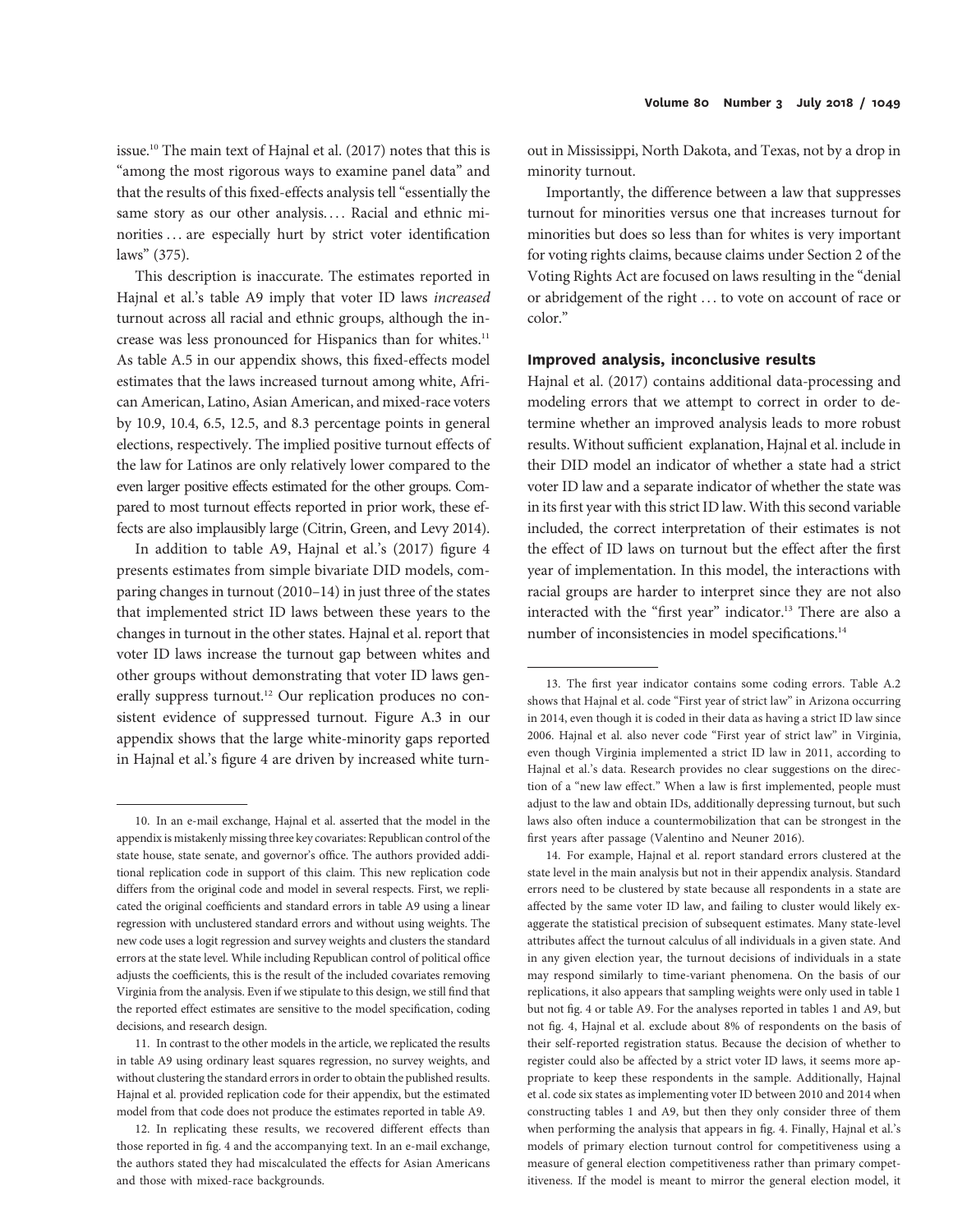#### 1050 / Estimating Voter ID Laws' Effect Justin Grimmer et al.



Figure 2. Sensitivity of estimates from models with state fixed effects to alternative specifications. Bars represent 95% confidence intervals. Models are cumulative (e.g., we are also retaining self-classified unregistered respondents in the model in which we treat respondents who do not match to voter file as nonvoters). See table A.6 (left) and table A.7 (right) in our appendix for more details on the models used to produce these estimates.

Figure 2 presents the treatment effect estimates implied by the data and fixed-effects model in Hajnal et al. (2017) table A9, as well as alternative estimates after we address the modeling and specification concerns. For clarity and brevity, we focus on effects among white and Hispanic voters only.<sup>15</sup> The effect for whites is positive but statistically significant in primaries only. The effect for Latinos is sometimes positive, sometimes negative, and generally not significant. Our 95% confidence intervals are generally 8–10 percentage points wide, consistent with the previous observation that models of this sort are underpowered to adjudicate between plausible effect sizes of voter ID policy (Erikson and Minnite 2009).<sup>16</sup>

We find similar patterns when we examine the robustness of the results presented in Hajnal et al.'s figure 4.17 In no specification do we find that primary or general turnout significantly declined between 2010 and 2014 among Hispanics or blacks in states that implemented a strict voter ID law in the interim, and in many the point estimate is positive. Several specifications suggest that white turnout increased, particularly in primary elections. But we suspect that this is largely due to the data errors we identified, as actual returns indicate that overall turnout declined in these states relative to the rest of the country.18

#### IMPLICATIONS FOR FUTURE RESEARCH

Our analysis shows that national surveys are ill suited for estimating the effect of state election laws on voter turnout. While augmented national survey data have useful applications, they have limited use in this context. The CCES survey used in Hajnal et al. (2017) is not representative of hard-to-

should include a control for primary competitiveness, which is important given the dynamics of presidential primaries over this period.

<sup>15.</sup> Results for all racial groups are presented in table A.6 (general elections) and table A.7 (primary elections) in our appendix.

<sup>16.</sup> In addition, these confidence intervals do not account for uncertainty in model specification and multiple testing. We maintain Hajnal et al.'s statistical model for comparability.

<sup>17.</sup> See our fig. A.5 and tables A.9 and A.10 for more details.

<sup>18.</sup> In our appendix, fig. A.4 and table A.8 present our tests of the robustness of the pooled cross-sectional results presented in Hajnal et al.'s table 1. We find that the negative association between a strict photo ID law and minority turnout attenuates but remains as these errors are corrected. While this replication is consistent with Hajnal et al.'s initial findings, we do not find it credible because our previous analysis shows the vulnerability of the pooled cross-sectional model to omitted-variable bias.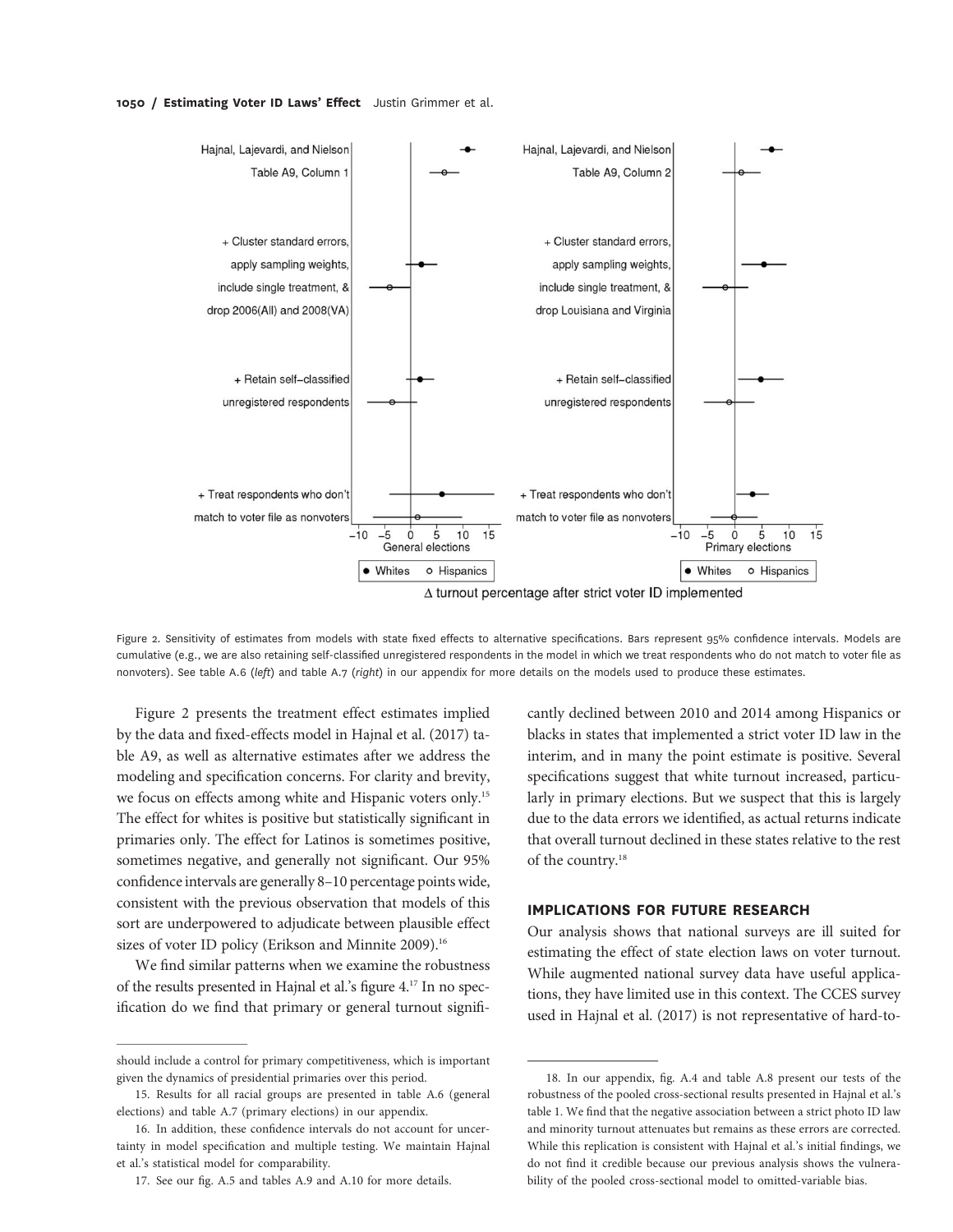reach populations (such as people lacking photo IDs), and many of the discrepancies we identify are due to substantial year-to-year differences in measurement and record linkage. These data errors are sufficiently pervasive—across states and over time—that standard techniques cannot recover plausible effect estimates.

Our results may explain why the published results in Hajnal et al. (2017) deviate substantially from other published findings of a treatment effect of zero or close to it (Citrin et al. 2014; Highton 2017). The cross-sectional regressions that comprise the central analysis in the study fail to adequately correct for omitted-variable bias. The DID model yields results that, if taken as true, would actually refute the claim that voter ID laws suppress turnout. Finally, our attempts to address measurement and specification issues still fail to produce the robust results required to support public policy recommendations. Using these data and this research design, we can draw no firm conclusions about the turnout effects of strict voter ID laws.

Problems specific to the CCES have been discussed here, but similar problems are sure to appear in the context of any survey constructed to be representative at the national level. One key implication of our work is that distributors of survey data should provide additional guidance to researchers. The CCES does not currently offer users clear enough guidelines for how to use features like validated vote history, including how to deal with over-time variation in the vote-validation procedures and in data quality. Given the existing evidence, researchers should turn to data that allow more precision than surveys offer. Such measures could include voter databases linked to records of ID holders (Ansolabehere and Hersh 2016) or custom-sampled surveys of individuals affected by voter ID laws. While strategies like these may require more financial investments and partnerships with governments, the stakes are high enough to warrant additional investment.

#### ACKNOWLEDGMENTS

We thank Zoltan Hajnal, Nazita Lajevardi, and Linsday Nielson for helpful discussions. Matt Barreto, Lauren Davenport, Anthony Fowler, Bernard Fraga, Andrew Hall, Zoltan Hajnal, Benjamin Highton, Dan Hopkins, Mike Horowitz, Gary King, Dorothy Kronick, Luke McLoughlin, Brian Schaffner, Gary Segura, Jas Sekhon, Paul Sniderman, Brad Spahn, and Daniel Tokaji provided helpful comments and feedback.

#### **REFERENCES**

- Ansolabehere, Stephen, and Eitan Hersh. 2012. "Validation: What Big Data Reveal about Survey Misreporting and the Real Electorate." Political Analysis 20 (4): 437–59.
- Ansolabehere, Stephen, and Eitan Hersh. 2016. "ADGN: An Algorithm for Record Linkage Using Address, Date of Birth, Gender and Name." Statistics and Public Policy 4 (1): 1–10.
- Citrin, Jack, Donald P. Green, and Morris Levy. 2014."The Effects of Voter ID Notification on Voter Turnout." Election Law Journal 13 (2): 228–42.
- Erikson, Robert S., and Lorraine C. Minnite. 2009."Modeling Problems in the Voter Identification–Voter Turnout Debate." Election Law Journal 8 (2): 85–101.
- Fraga, Bernard L. 2016. "Candidates or Districts? Reevaluating the Role of Race in Voter Turnout." American Journal of Political Science 60 (1): 97– 122.
- Hajnal, Zoltan, Nazita Lajevardi, and Lindsay Nielson. 2017. "Voter Identification Laws and the Suppression of Minority Votes." Journal of Politics 79 (2): 363–79.
- Highton, Benjamin. 2017. "Voter Identification Laws and Turnout in the United States." Annual Review of Political Science 20:149–67.
- Jackman, Simon, and Bradley Spahn. 2017. "Silenced and Ignored: How the Turn to Voter Registration Lists Excludes People and Opinions from Political Science and Political Representation." Working paper, Department of Political Science, Stanford University.
- Stoker, Laura, and Jake Bowers. 2002. "Designing Multi-Level Studies: Sampling Voters and Electoral Contexts." Electoral Studies 21 (2): 235–67.
- US GAO. 2014. "Issues Related to State Voter Identification Laws." GAO-14- 634, US Government Accountability Office, Washington, DC.
- Valentino, Nicholas A., and Fabian G. Neuner. 2016. "Why the Sky Didn't Fall: Mobilizing Anger in Reaction to Voter ID Laws." Political Psychology 38 (2): 331–50.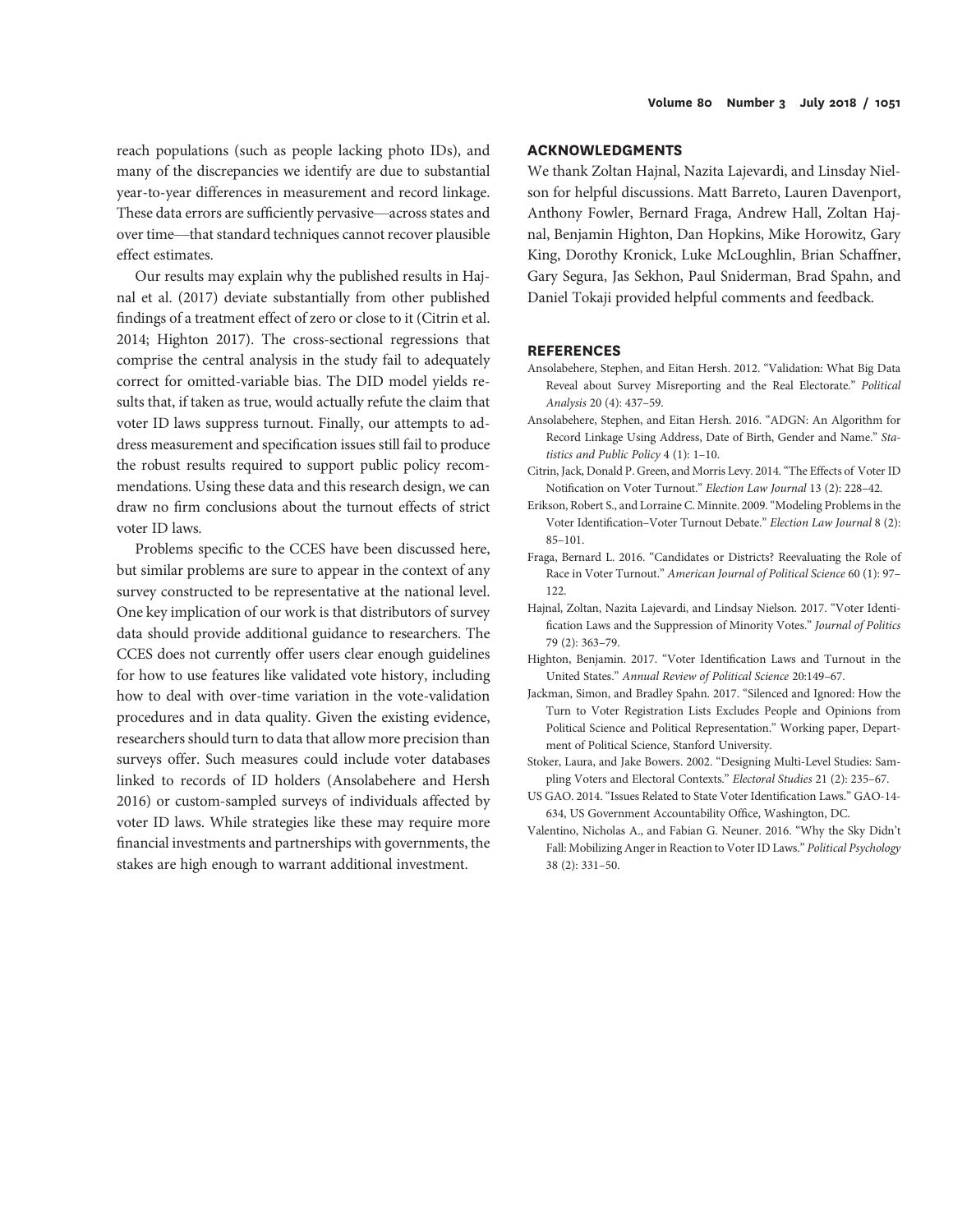# Online Appendix for: Obstacles to estimating voter ID laws' effect on turnout

Justin Grimmer<sup>∗</sup> Eitan Hersh† Marc Meredith‡ Jonathan Mummolo§ Clayton Nall¶

August 17, 2017

<sup>∗</sup>Associate Professor, Department of Political Science, University of Chicago

<sup>†</sup>Associate Professor, Department of Political Science, Tufts University

<sup>‡</sup>Associate Professor, Department of Political Science, University of Pennsylvania

<sup>§</sup>Assistant Professor, Department of Politics and Woodrow Wilson School of Public and International Affairs, Princeton University

<sup>¶</sup>Assistant Professor, Department of Political Science, Stanford University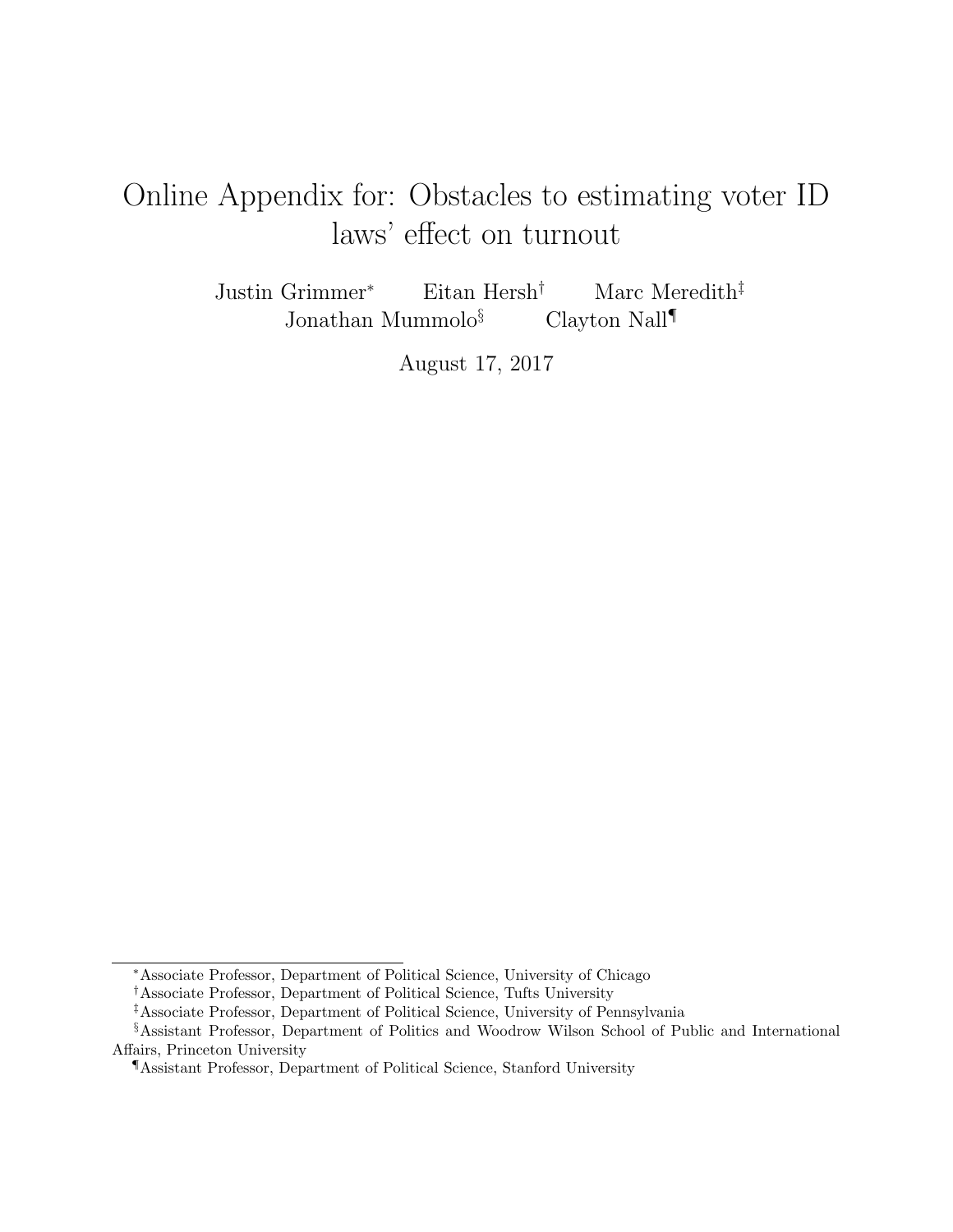|                 |      |      | Year of Survey: |      |      |
|-----------------|------|------|-----------------|------|------|
| Racial Group    | 2006 | 2008 | 2010            | 2012 | 2014 |
| All             | 31.7 | 11.2 | 9.7             | 20.5 | 29.9 |
| White           | 29.9 | 10   | 7.5             | 17.7 | 26.7 |
| <b>Black</b>    | 38.3 | 12.9 | 20.1            | 24.3 | 37.1 |
| Hispanic        | 35.3 | 15.9 | 14.5            | 31.7 | 42.4 |
| Asian           | 25.3 | 16   | 9.6             | 41.5 | 51.7 |
| Native American | 27.9 | 11.9 | 13.7            | 23.5 | 29.4 |
| Mixed           | 37.2 | 19.1 | 12.7            | 23   | 34   |
| Other           | 35.9 | 16.4 | 12.6            | 25.4 | 27.6 |
| Middle Eastern  | 44.6 | 40.7 | 41              | 59.5 | 33.9 |

Table A.1: Percentage of CCES Respondents Who Do Not Match a Voter Registration Record by Race and Year

Note: Observations weighted by sample weight.

## 1 Appendix

Table A.2: Estimated CCES General Election Turnout by State and Year

| State       | 2006           | 2008                   | 2010       | 2012       | 2014       |
|-------------|----------------|------------------------|------------|------------|------------|
| Alabama     | 59.3           | 74.6                   | 55.7       | 74.7       | 62.1       |
|             | (3.1)          | (3.2)                  | (3.2)      | (3.8)      | (4.1)      |
|             | $N = 314$      | $N = 316$              | $N = 557$  | $N = 575$  | $N = 406$  |
| Alaska      | 80.5           | 81.5                   | 62.5       | 87.0       | 82.2       |
|             | (5.3)          | (5.6)                  | (7.8)      | (4.8)      | (7.2)      |
|             | $N = 82$       | $N = 62$               | $N = 117$  | $N = 101$  | $N = 73$   |
| Arizona     | .8             | 75.4                   | 69.5       | 88.7       | 73.4       |
|             | (.4)           | (2.3)                  | (2.2)      | (1.4)      | (2.3)      |
|             | $N = 467$      | $N = 668$              | $N = 1308$ | $N = 1161$ | $N = 945$  |
| Arkansas    | $\overline{0}$ | 74.1                   | 68.1       | 82.0       | 86.0       |
|             | (0)            | (3.4)                  | (3.7)      | (3.1)      | (2.2)      |
|             | $N = 194$      | $N = 337$              | $N = 412$  | $N = 399$  | $N = 299$  |
| California  | 82.3           | 83.5                   | 74.4       | 84.8       | 74.1       |
|             | (1.0)          | (1.0)                  | (1.1)      | (1.0)      | (1.1)      |
|             | $N = 2095$     | $N = 2201$             | $N = 4503$ | $N = 3788$ | $N = 3333$ |
| Colorado    | 86.6           | 83.9                   | 70.7       | 90.4       | 85.3       |
|             | (2.1)          | (2.3)                  | (2.5)      | (1.4)      | (2.1)      |
|             | $N = 376$      | $N = 450$              | $N = 901$  | $N = 841$  | $N = 691$  |
| Connecticut | 60.4           | 75.8                   | 74.3       | 76.1       | 83.4       |
|             | (3.8)          | (2.8)                  | (2.7)      | (2.8)      | (2.2)      |
|             | $N = 215$      | $N = 371$              | $N = 656$  | $N = 473$  | $N = 397$  |
| Delaware    | 78.5           | 82.4                   | 75.6       | 87.1       | 60.3       |
|             | (5.1)          | (5.0)                  | (4.8)      | (3.2)      | (5.6)      |
|             | $N = 84$       | $N = 104$              | $N = 190$  | $N = 192$  | $N = 132$  |
| Florida     | 80.5           | 78.4                   | 64.7       | 84.2       | 77.6       |
|             | (1.2)          | (1.4)                  | (1.3)      | (1.3)      | (1.3)      |
|             | $N = 1593$     | $N = 1804$             | $N = 3785$ | $N = 3008$ | $N = 2497$ |
| Georgia     | 74.4           | 81.2                   | 62.0       | 80.6       | 69.6       |
|             | (1.8)          | (1.9)                  | (2.1)      | (2.2)      | (2.4)      |
|             | $N = 812$      | $N = 718$              | $N = 1489$ | $N = 1345$ | $N = 1038$ |
| Hawaii      | 77.9           | 77.7                   | 75.8       | 91.5       | 87.7       |
|             | (6.1)          | (5.8)                  | (5.1)      | (3.3)      | (4.8)      |
|             | $N = 64$       | $N = 62$               | $N = 144$  | $N = 135$  | $N = 105$  |
|             |                | Continued on next page |            |            |            |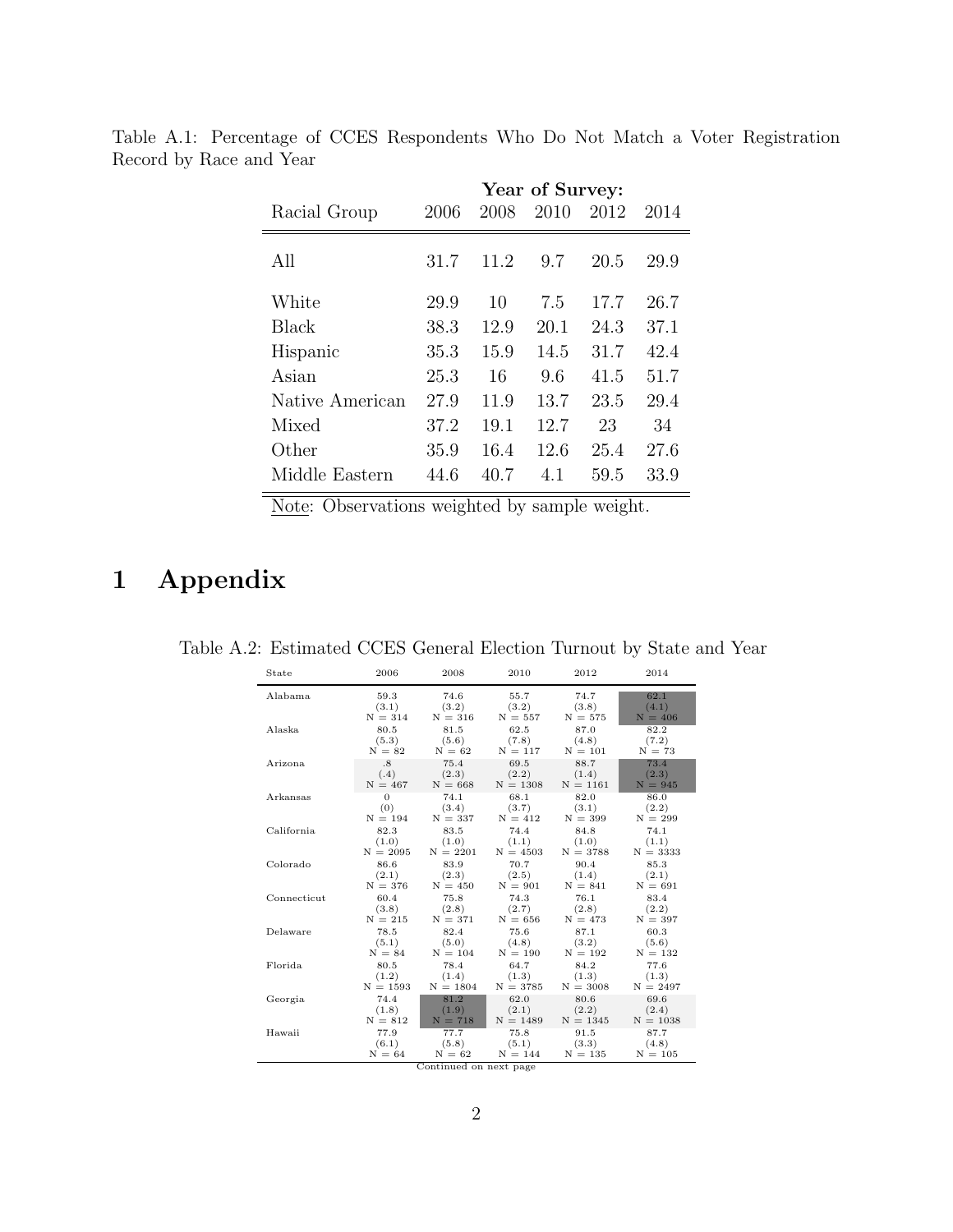| State                  | 2006                | 2008                | Table $A.2$ – continued from previous page<br>2010 | 2012                | 2014                |
|------------------------|---------------------|---------------------|----------------------------------------------------|---------------------|---------------------|
| Idaho                  | 73.0<br>(4.1)       | 86.2<br>(3.2)       | 65.6<br>(4.4)                                      | 86.6<br>(3.6)       | 84.3<br>(3.7)       |
|                        | $N = 173$           | $N = 148$           | $N = 246$                                          | $N = 275$           | $N = 161$           |
| Illinois               | 82.9                | 81.3                | 63.2                                               | 84.2                | 76.8                |
|                        | (1.4)               | (1.8)               | (1.7)                                              | (1.5)               | (1.6)               |
|                        | $N = 1074$          | $N = 991$           | $N = 2149$                                         | $N = 1602$          | $N = 1478$          |
| Indiana                | 68.0                | 85.5                | 42.7                                               | 88.9                | 60.3                |
|                        | (2.2)<br>$N = 623$  | (2.1)<br>$N = 631$  | (2.3)<br>$N = 1035$                                | (1.7)<br>$N = 824$  | (2.5)<br>$N = 767$  |
| Iowa                   | 79.6                | 88.6                | 67.9                                               | 90.0                | 83.0                |
|                        | (3.0)               | (2.1)               | (3.2)                                              | (1.9)               | (3.1)               |
|                        | $N = 255$           | $N = 391$           | $N = 528$                                          | $N = 517$           | $N = 382$           |
| Kansas                 | $_{\cdot 3}$        | 86.2                | 68.0                                               | 87.6                | 83.9                |
|                        | (.3)                | (2.5)               | (3.5)                                              | (1.9)               | (2.9)               |
|                        | $N = 345$<br>78.8   | $N = 355$<br>76.8   | $N = 488$<br>61.2                                  | $N = 555$           | $N = 335$           |
| Kentucky               | (2.6)               | (2.6)               | (3.0)                                              | 77.9<br>(2.8)       | 71.2<br>(3.1)       |
|                        | $N = 335$           | $N = 392$           | $N = 658$                                          | $N = 667$           | $N = 459$           |
| Louisiana              | 62.4                | 80.0                | 60.7                                               | 82.3                | 73.5                |
|                        | (3.5)               | (3.0)               | (3.4)                                              | (2.8)               | (3.9)               |
|                        | $N = 251$           | $N = 331$           | $N = 551$                                          | $N = 541$           | $N = 373$           |
| Maine                  | 15.5                | 80.7                | 62.0                                               | 91.6                | 82.5                |
|                        | (3.2)               | (3.3)               | (5.1)                                              | (1.9)               | (4.2)               |
|                        | $N = 167$           | $N = 216$           | $N = 308$                                          | $N = 330$           | $N = 209$           |
| Maryland               | 58.9<br>(2.5)       | 82.2<br>(2.7)       | 66.4<br>(2.7)                                      | 87.7<br>(1.6)       | 77.8<br>(2.5)       |
|                        | $N = 500$           | $N = 431$           | $N = 859$                                          | $N = 826$           | $N = 625$           |
| Massachusetts          | $.3\,$              | 82.6                | 59.5                                               | 79.3                | 81.5                |
|                        | (.3)                | (2.1)               | (2.9)                                              | (1.9)               | (2.0)               |
|                        | $N = 268$           | $N = 470$           | $N = 903$                                          | $N = 887$           | $N = 718$           |
| Michigan               | $85.2\,$            | 80.9                | 53.0                                               | 85.6                | 73.5                |
|                        | (1.3)               | (1.9)               | (2.0)                                              | (1.4)               | (1.9)               |
|                        | $N = 1054$          | $N = 925$           | $N = 1664$                                         | $N = 1451$          | $N = 1227$          |
| Minnesota              | 92.9<br>(1.4)       | 86.5<br>(2.3)       | 61.8<br>(3.1)                                      | 91.0<br>(1.1)       | 84.9<br>(1.7)       |
|                        | $N = 469$           | $N = 515$           | $N = 804$                                          | $N = 823$           | $N = 709$           |
| Mississippi            | 30.0                | 35.9                | 38.9                                               | 79.8                | 57.6                |
|                        | (4.4)               | (3.6)               | (4.5)                                              | (4.1)               | (4.8)               |
|                        | $N = 132$           | $N = 235$           | $N = 342$                                          | $N = 347$           | $N = 249$           |
| Missouri               | 83.8                | 82.5                | 57.6                                               | 88.4                | 63.4                |
|                        | (1.8)               | (2.0)               | (2.4)                                              | (1.5)               | (2.7)               |
|                        | $N = 582$           | $N = 731$           | $N = 1100$                                         | $N = 969$           | $N = 726$           |
| Montana                | $\mathbf{0}$<br>(0) | 79.1<br>(3.8)       | 61.1<br>(8.4)                                      | 92.4<br>(2.2)       | 87.9<br>(3.0)       |
|                        | $N = 91$            | $N = 164$           | $N = 136$                                          | $N = 200$           | $N = 134$           |
| Nebraska               | 72.3                | 72.7                | 42.4                                               | 90.5                | 74.8                |
|                        | (4.9)               | (4.3)               | (6.1)                                              | (2.0)               | (3.7)               |
|                        | $N = 129$           | $N = 207$           | $N = 139$                                          | $N = 455$           | $N = 260$           |
| Nevada                 | 83.4                | 81.9                | 76.8                                               | 87.0                | 67.8                |
|                        | (2.7)               | (2.7)               | (3.1)                                              | (2.0)               | (4.2)               |
|                        | $N = 262$           | $N = 345$           | $N = 534$                                          | $N = 517$           | $N = 378$           |
| New Hampshire          | 29.5                | 82.9                | 70.7                                               | 91.4<br>(1.8)       | 85.0                |
|                        | (5.3)<br>$N = 100$  | (3.3)<br>$N = 192$  | (4.7)<br>$N = 303$                                 | $N = 284$           | (3.0)<br>$N = 187$  |
| New Jersey             | 64.7                | 81.2                | 43.5                                               | 77.5                | 71.3                |
|                        | (2.3)               | (2.1)               | (2.4)                                              | (1.8)               | (2.1)               |
|                        | $N = 567$           | $N = 718$           | $N = 1237$                                         | $N = 1125$          | $N = 926$           |
| New Mexico             | 78.7                | 79.9                | 72.6                                               | 84.5                | 80.9                |
|                        | (3.3)               | (3.2)               | (4.6)                                              | (2.8)               | (3.6)               |
|                        | $N = 220$           | $\rm N\, =\, 222$   | $N = 363$                                          | $N = 357$           | $N = 270$           |
| New York               | 75.9                | 72.7                | 61.7                                               | 83.1                | 68.4                |
|                        | (1.5)<br>$N = 1180$ | (1.6)<br>$N = 1418$ | (1.6)<br>$N = 2402$                                | (1.2)<br>$N = 2109$ | (1.6)<br>$N = 1866$ |
| North Carolina         | 67.2                | 84.0                | 59.2                                               | 85.6                | $72.6\,$            |
|                        | (2.2)               | (1.6)               | (2.2)                                              | (1.3)               | (2.0)               |
|                        | $N = 661$           | $N = 807$           | $N = 1290$                                         | $N = 1341$          | $N = 1085$          |
| North Dakota           | 25.5                | 73.2                | 61.4                                               | 92.2                | 82.8                |
|                        | (17.5)              | (6.7)               | (8.2)                                              | (3.6)               | (5.3)               |
|                        | $N = 8$             | $N = 83$            | $N = 101$                                          | $N = 71$            | $N = 67$            |
| Ohio                   | 85.9                | 84.8                | 67.9                                               | 87.1                | 73.1                |
|                        | (1.3)<br>$N = 1084$ | (1.4)<br>$N = 1168$ | (1.8)<br>$N = 2117$                                | (1.3)<br>$N = 1638$ | (1.8)<br>$N = 1546$ |
| Oklahoma               | 72.1                | 81.6                | 63.2                                               | 80.5                | 66.2                |
|                        | (3.6)               | (3.0)               | (3.8)                                              | (2.7)               | (4.6)               |
|                        | $N = 245$           | $N = 369$           | $N = 466$                                          | $N = 506$           | $N = 306$           |
|                        | $.3\,$              | 81.0                | 78.6                                               | 90.4                | 90.0                |
|                        |                     |                     |                                                    |                     | (1.3)               |
|                        | (.2)                | (2.6)               | (2.9)                                              | (1.4)               |                     |
|                        | $N = 498$           | $N = 504$           | $N = 689$                                          | $N = 945$           | $N = 684$           |
| Oregon<br>Pennsylvania | 81.9<br>(1.4)       | 79.3<br>(1.4)       | 64.7<br>(1.6)                                      | 86.8<br>(1.3)       | 74.6<br>(1.4)       |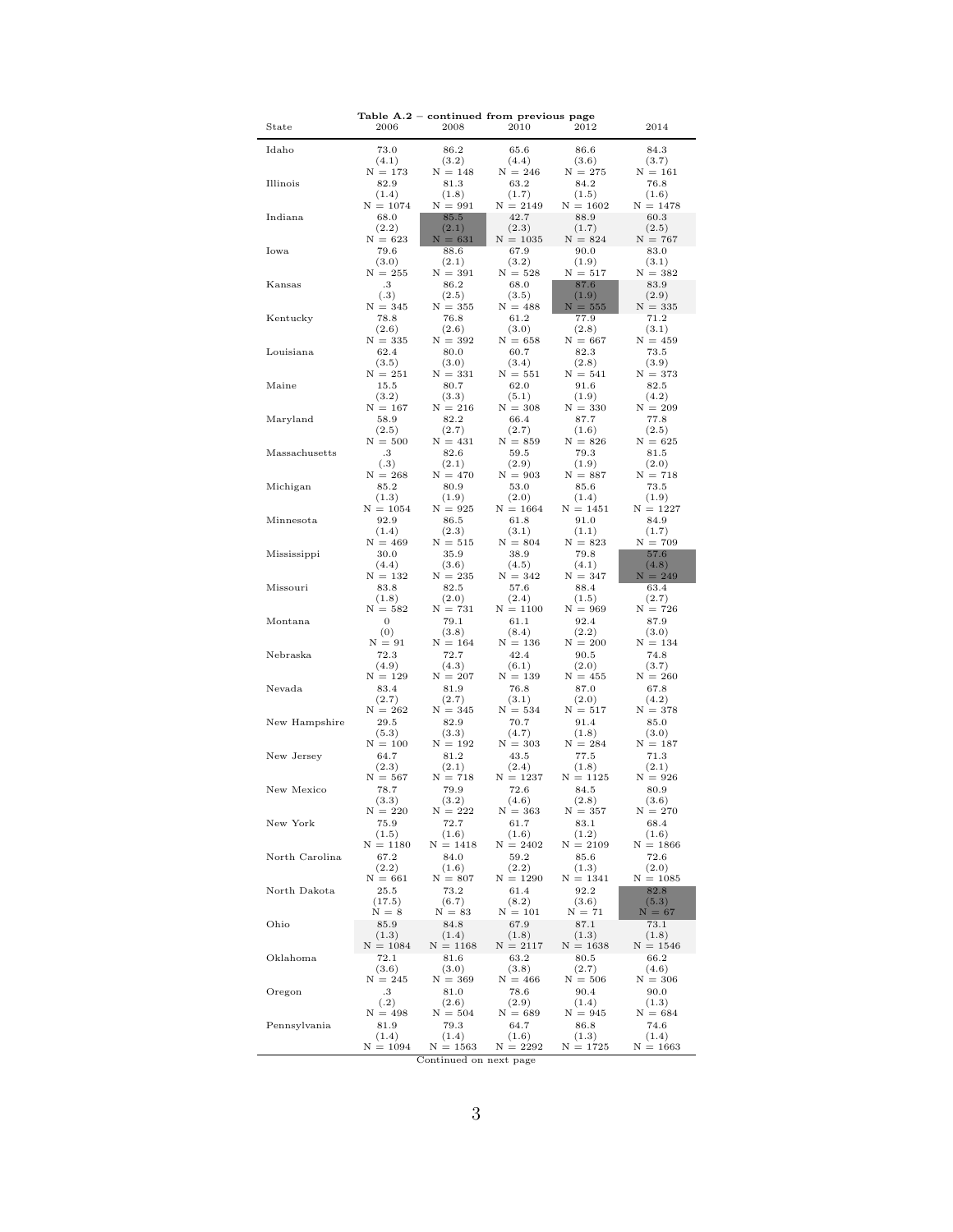| State          | 2006                                      | 2008                           | Table $A.2$ – continued from previous page<br>2010 | 2012                        | 2014                       |
|----------------|-------------------------------------------|--------------------------------|----------------------------------------------------|-----------------------------|----------------------------|
| Rhode Island   | 38.8                                      | 87.2                           | 63.7                                               | 89.0                        | 75.5                       |
|                | (6.5)                                     | (4.7)                          | (6.7)                                              | (3.5)                       | (5.6)                      |
|                | $N = 72$                                  | $N = 88$                       | $N = 167$                                          | $N = 195$                   | $N = 125$                  |
| South Carolina | 71.6                                      | 75.3                           | 58.0                                               | 78.9                        | 74.8                       |
|                | (2.9)                                     | (2.7)                          | (3.3)                                              | (2.6)                       | (2.6)                      |
|                | $N = 335$                                 | $N = 370$                      | $N = 573$                                          | $N = 720$                   | $N = 512$                  |
| South Dakota   | 88.2                                      | 83.0                           | 63.1                                               | 88.7                        | 69.0                       |
|                | (3.6)                                     | (4.0)                          | (8.3)                                              | (3.2)                       | (8.0)                      |
|                | $N = 88$                                  | $N = 115$                      | $N = 132$                                          | $N = 131$                   | $N = 97$                   |
| Tennessee      | 49.8                                      | 79.5                           | 50.8                                               | 82.4                        | 65.4                       |
|                | (2.7)                                     | (2.2)                          | (2.8)                                              | (2.4)                       | (3.0)                      |
|                | $N = 428$                                 | $N = 550$                      | $N = 833$                                          | $N = 836$                   | $N = 647$                  |
| Texas          | 25.1                                      | 76.0                           | 53.3                                               | 80.3                        | 71.9                       |
|                | (1.1)                                     | (1.3)                          | (1.4)                                              | (1.5)                       | (1.6)                      |
|                | $N = 1923$                                | $N = 1733$                     | $N = 3208$                                         | $N = 2746$                  | $N = 2199$                 |
| Utah           | $\cdot$ <sup>2</sup>                      | 77.8                           | 57.8                                               | 90.7                        | 73.8                       |
|                | (.2)                                      | (3.8)                          | (4.4)                                              | (1.7)                       | (3.3)                      |
|                | $N = 226$                                 | $N = 232$                      | $N = 302$                                          | $N = 410$                   | $N = 281$                  |
| Vermont        | 53.0                                      | 84.3                           | 56.1                                               | 87.5                        | 72.0                       |
|                | (7.9)                                     | (4.0)                          | (9.0)                                              | (5.2)                       | (6.2)                      |
|                | $N = 50$                                  | $N = 91$                       | $N = 82$                                           | $N = 122$                   | $N = 84$                   |
| Virginia       | $\cdot$ <sup>2</sup><br>(.2)<br>$N = 492$ | $\cdot$ 1<br>(.1)<br>$N = 671$ | $N = 0$                                            | 89.5<br>(1.3)<br>$N = 1212$ | 69.8<br>(2.5)<br>$N = 897$ |
| Washington     | 87.0                                      | 83.5                           | 75.4                                               | 90.5                        | 74.8                       |
|                | (1.5)                                     | (2.1)                          | (2.2)                                              | (1.5)                       | (2.4)                      |
|                | $N = 782$                                 | $N = 731$                      | $N = 1153$                                         | $N = 1168$                  | $N = 885$                  |
| West Virginia  | $\overline{0}$                            | 77.9                           | 64.3                                               | 77.1                        | 72.0                       |
|                | (0)                                       | (3.1)                          | (4.8)                                              | (4.5)                       | (4.2)                      |
|                | $N = 196$                                 | $N = 214$                      | $N = 272$                                          | $N = 271$                   | $N = 224$                  |
| Wisconsin      | 3.3                                       | 87.3                           | 69.9                                               | 88.9                        | 82.9                       |
|                | (2.6)                                     | (1.6)                          | (2.6)                                              | (1.8)                       | (2.1)                      |
|                | $N = 30$                                  | $N = 584$                      | $N = 900$                                          | $N = 933$                   | $N = 771$                  |
| Wyoming        | $\overline{0}$                            | 87.2                           | 68.5                                               | 81.6                        | 88.5                       |
|                | (0)                                       | (5.1)                          | (11.4)                                             | (8.4)                       | (4.6)                      |
|                | $N = 54$                                  | $N = 47$                       | $N = 73$                                           | $N = 105$                   | $N = 57$                   |

Note: Turnout Measured as Hajnal, Lajevardi, and Nielson do in Table 1: using<br>sample weights, dropping respondents who self-classify as being unregistered, and<br>dropping respondents who do not match to a voter file record.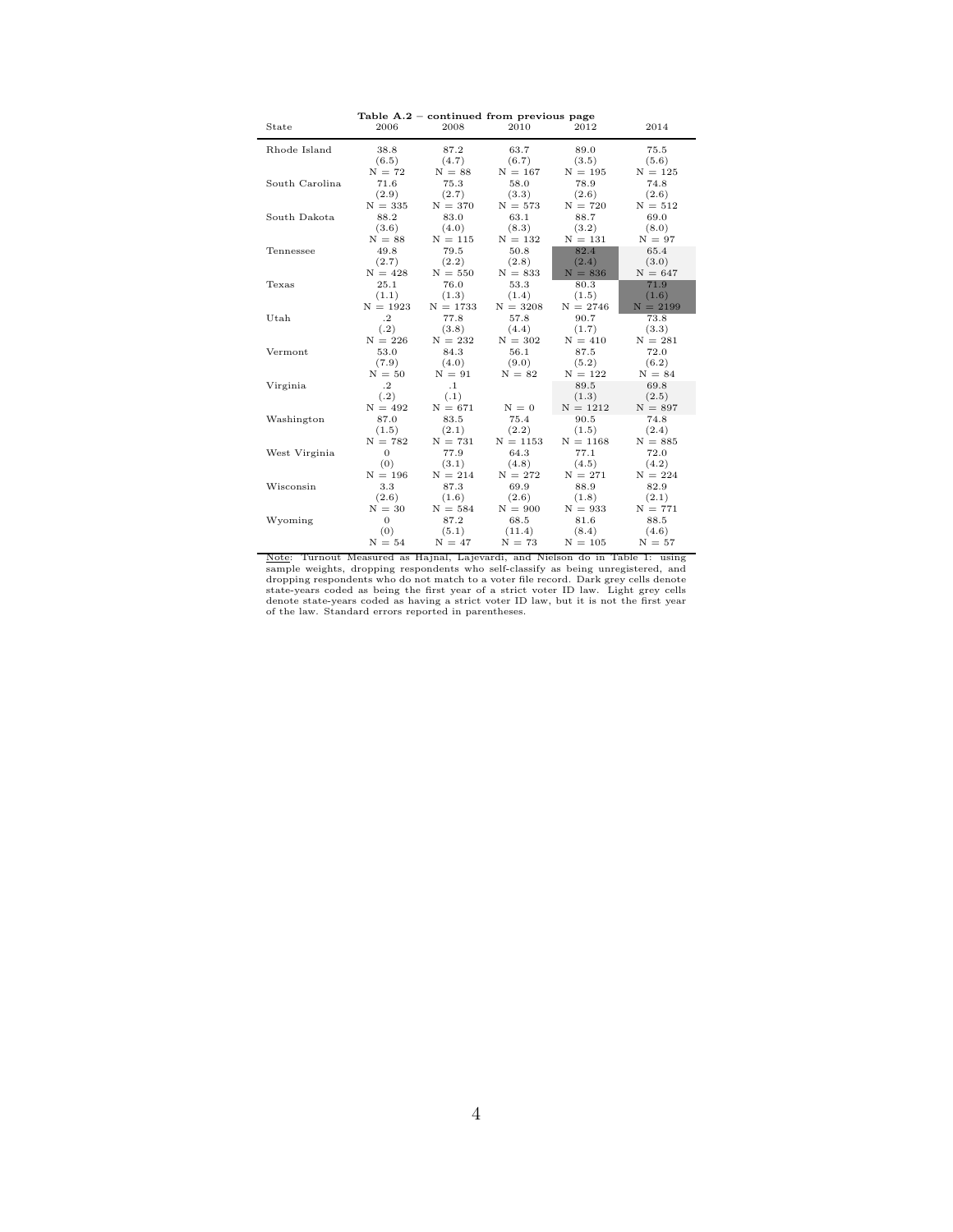| State         | 2008                | 2010                   | 2012                           | 2014                          |  |
|---------------|---------------------|------------------------|--------------------------------|-------------------------------|--|
| Alabama       | 52.6                | 43.3                   | 34.7                           | 40.3                          |  |
|               | (3.4)               | (3.0)                  | (3.3)                          | (4.2)                         |  |
| Alaska        | $N = 331$<br>67.6   | $N = 562$<br>57.1      | $N = 575$<br>48.0              | $N = 406$<br>71.3             |  |
|               | (6.3)               | (7.6)                  | (6.6)                          | (8.9)                         |  |
|               | $N = 67$            | $N = 117$              | $N = 101$                      | $N = 73$                      |  |
| Arizona       | 50.3<br>(2.4)       | 47.4<br>(2.1)          | 49.7<br>(2.4)                  | 54.0<br>(2.5)                 |  |
|               | $N = 715$           | $N = 1331$             | $N = 1161$                     | $N = 945$                     |  |
| Arkansas      | 51.5                | 34.2                   | 42.2                           | 38.0                          |  |
|               | (3.5)<br>$N = 343$  | (3.3)<br>$N = 414$     | (4.8)<br>$N = 399$             | (4.1)<br>$N = 299$            |  |
| California    | 66.3                | 56.0                   | 54.8                           | 54.1                          |  |
|               | (1.3)<br>$N = 2275$ | (1.2)                  | (1.4)                          | (1.3)                         |  |
| Colorado      | 29.4                | $N = 4608$<br>41.8     | $N = 3788$<br>28.6             | $N = 3333$<br>37.3            |  |
|               | (2.5)               | (2.5)                  | (2.2)                          | (2.6)                         |  |
| Connecticut   | $N = 471$<br>29.9   | $N = 925$<br>32.2      | $N = 841$<br>26.2              | $N = 691$<br>16.4             |  |
|               | (2.5)               | (2.7)                  | (2.8)                          | (2.7)                         |  |
|               | $N = 398$           | $N = 671$              | $N = 473$                      | $N = 397$                     |  |
| Delaware      | 44.2<br>(5.2)       | 40.5<br>(5.8)          | 27.2<br>(4.1)                  | 15.8<br>(3.7)                 |  |
|               | $N = 107$           | $N = 193$              | $N = 192$                      | $N = 132$                     |  |
| Florida       | 49.0                | 40.9                   | 42.9                           | 40.3                          |  |
|               | (1.4)<br>$N = 1883$ | (1.2)<br>$N = 3910$    | (1.5)<br>$N = 3008$            | (1.5)<br>$N = 2497$           |  |
| Georgia       | 54.1                | 34.7                   | 36.6                           | 34.1                          |  |
|               | (2.3)<br>$N = 742$  | (1.9)<br>$N = 1519$    | (2.2)<br>$N = 1345$            | (2.3)<br>$N = 1038$           |  |
| Hawaii        | 42.6                | 58.7                   | 69.2                           | 73.9                          |  |
|               | (6.9)               | (6.5)                  | (6.1)                          | (6.2)                         |  |
| Idaho         | $N = 71$<br>34.0    | $N = 146$<br>33.6      | $N = 135$<br>39.1              | $\rm N\, =\, 105$<br>45.1     |  |
|               | (5.0)               | (5.0)                  | (4.4)                          | (5.8)                         |  |
|               | $N = 155$           | $N = 252$              | $N = 275$                      | $N = 161$                     |  |
| Illinois      | 51.3<br>(2.0)       | 38.7<br>(1.6)          | 42.7<br>(1.8)                  | 37.2<br>(1.8)                 |  |
|               | $N = 1016$          | $N = 2202$             | $N = 1602$                     | $N = 1478$                    |  |
| Indiana       | 60.4                | 34.7                   | 41.7                           | 31.6                          |  |
|               | (2.6)<br>$N = 650$  | (2.1)<br>$N = 1047$    | (2.7)<br>$N = 824$             | (2.2)<br>$N = 767$            |  |
| Iowa          | $\overline{21}.0$   | 35.0                   | 15.1                           | 22.8                          |  |
|               | (2.1)<br>$N = 398$  | (3.1)<br>$N = 537$     | (1.8)<br>$N = 517$             | (2.8)<br>$N = 382$            |  |
| Kansas        | 37.3                | 41.9                   | 41.4                           | 46.8                          |  |
|               | (3.1)               | (3.4)                  | (3.0)                          | (3.8)                         |  |
| Kentucky      | $N = 363$<br>48.5   | $N = 496$<br>46.6      | $N = 555$<br>$23.\overline{2}$ | $N = 335$<br>43.8             |  |
|               | (2.9)               | (2.9)                  | (2.4)                          | (3.5)                         |  |
| Louisiana     | $N = 398$<br>34.0   | $N = 658$<br>44.2      | $N = 667$<br>22.4              | $N = 459$<br>$\boldsymbol{0}$ |  |
|               | (3.0)               | (3.2)                  | (2.9)                          | (0)                           |  |
|               | $N = 346$           | $N = 566$              | $N = 541$                      | $N = 373$                     |  |
| Maine         | 26.5<br>(3.0)       | 43.4<br>(4.5)          | 24.7<br>(3.6)                  | 23.6<br>(3.7)                 |  |
|               | $N = 223$           | $N = 311$              | $N = 330$                      | $N = 209$                     |  |
| Maryland      | 46.6                | 36.4                   | 32.4                           | 39.8                          |  |
|               | (2.9)<br>$N = 444$  | (2.5)<br>$N = 890$     | (2.3)<br>$N = 826$             | (2.6)<br>$N = 625$            |  |
| Massachusetts | 50.3                | 29.1                   | 36.5                           | 39.6                          |  |
|               | (2.7)<br>$N = 488$  | (2.1)<br>$N = 913$     | (2.2)<br>$N = 887$             | (2.5)<br>$N = 718$            |  |
| Michigan      | 45.3                | 33.1                   | 46.9                           | 41.2                          |  |
|               | (2.0)               | (1.7)                  | (1.9)                          | (2.0)                         |  |
| Minnesota     | $N = 949$<br>26.6   | $N = 1677$<br>28.6     | $N = 1451$<br>26.1             | $N = 1227$<br>31.3            |  |
|               | (2.1)               | (2.2)                  | (2.1)                          | (2.3)                         |  |
|               | $N = 537$<br>39.4   | $N = 825$              | $N = 823$                      | $N = 709$                     |  |
| Mississippi   | (3.6)               | 6.5<br>(1.7)           | 38.3<br>(4.9)                  | 34.6<br>(4.6)                 |  |
|               | $N = 246$           | $N = 348$              | $N = 347$                      | $N = 249$                     |  |
| Missouri      | 60.8<br>(2.3)       | 37.7<br>(2.2)          | 46.9<br>(2.5)                  | 47.2<br>(2.7)                 |  |
|               | $N = 750$           | $N = 1108$             | $N = 969$                      | $N = 726$                     |  |
| Montana       | 59.4                | 40.5                   | 59.3                           | 61.6                          |  |
|               | (4.7)<br>$N = 170$  | (8.9)<br>$N = 142$     | (5.1)<br>$N = 200$             | (5.6)<br>$N = 134$            |  |
|               |                     | Continued on next page |                                |                               |  |

Table A.3: Estimated CCES Primary Election Turnout by State and Year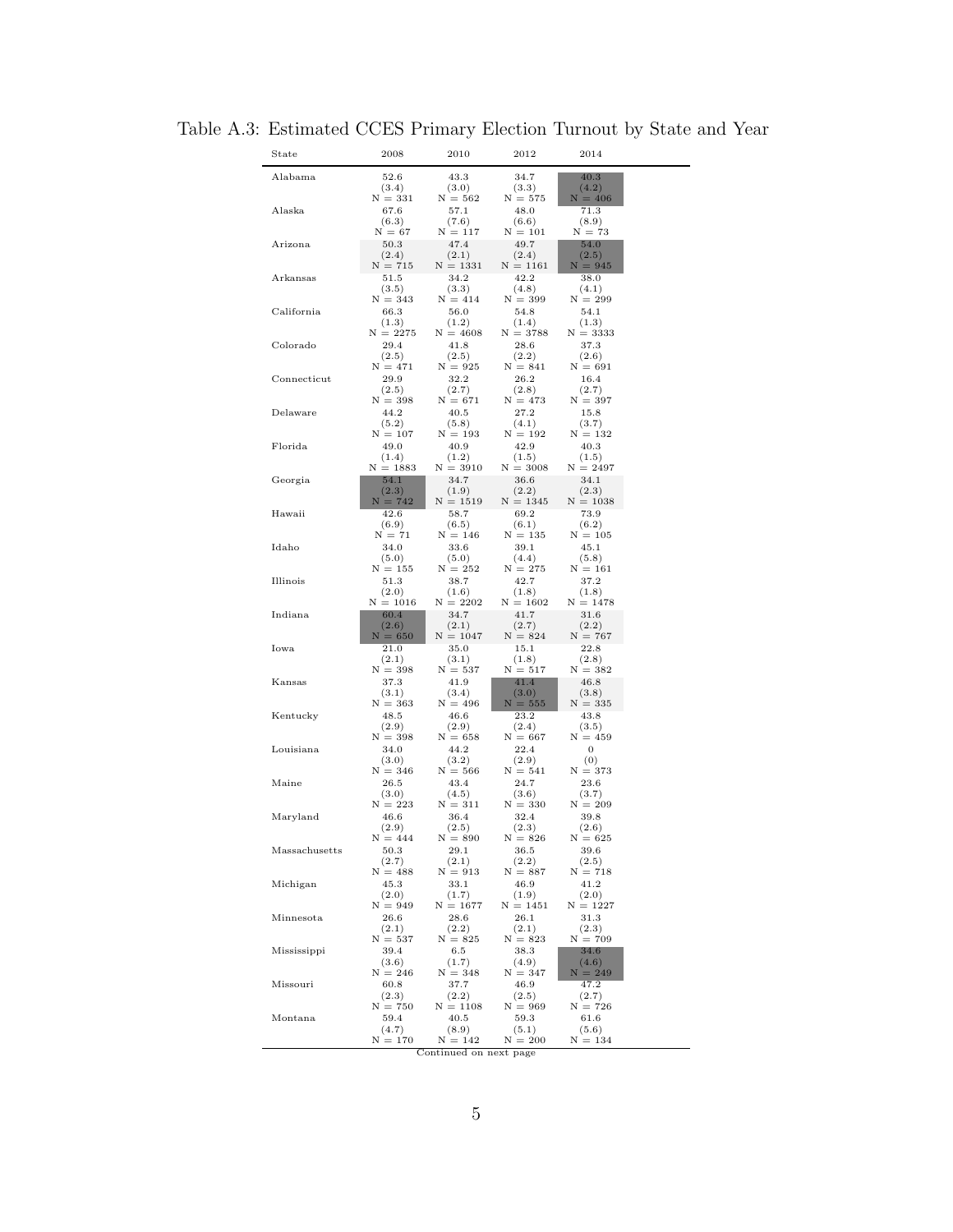| Nebraska       | 40.1                       | 23.9       | 42.6                       | 49.2                    |
|----------------|----------------------------|------------|----------------------------|-------------------------|
|                | (4.0)                      | (4.5)      | (3.5)                      | (4.2)                   |
| Nevada         | $N = 215$                  | $N = 141$  | $N = 455$                  | $N = 260$               |
|                | 24.3                       | 42.6       | 32.6                       | 33.5                    |
|                | (2.7)                      | (3.2)      | (3.4)                      | (3.8)                   |
| New Hampshire  | $N = 362$                  | $N = 555$  | $N = 517$                  | $N = 378$               |
|                | 73.6                       | 39.9       | 58.7                       | 37.6                    |
|                | (4.0)                      | (4.3)      | (5.0)                      | (4.4)                   |
| New Jersey     | $N = 198$                  | $N = 308$  | $N = 284$                  | $N = 187$               |
|                | 48.1                       | 14.7       | 21.2                       | 21.1                    |
|                | (2.3)                      | (1.4)      | (1.7)                      | (1.9)                   |
| New Mexico     | $N = 748$                  | $N = 1275$ | $N = 1125$                 | $N = 926$               |
|                | 43.2                       | 32.6       | 33.4                       | 33.5                    |
|                | (3.9)                      | (3.5)      | (4.3)                      | (5.3)                   |
| New York       | $N = 228$                  | $N = 377$  | $N = 357$                  | $N = 270$               |
|                | 38.9                       | 20.4       | 9.9                        | 21.7                    |
|                | (1.5)                      | (1.2)      | (.9)                       | (1.5)                   |
| North Carolina | $N = 1494$                 | $N = 2482$ | $N = 2109$                 | $N = 1866$              |
|                | 51.4                       | 24.5       | 55.5                       | 31.6                    |
|                | (2.2)                      | (1.7)      | (2.1)                      | (1.9)                   |
| North Dakota   | $N = 824$                  | $N = 1332$ | $N = 1341$                 | $N = 1085$              |
|                | 40.1                       | 36.9       | 76.2                       | 42.2                    |
|                | (7.0)                      | (6.5)      | (5.5)                      | (7.7)                   |
| Ohio           | $N = 87$                   | $N = 103$  | $N = 71$                   | $N = 67$                |
|                | 62.5                       | 41.3       | 40.9                       | 39.6                    |
|                | (1.8)                      | (1.6)      | (1.7)                      | (1.9)                   |
| Oklahoma       | $N = 1194$                 | $N = 2144$ | $N = 1638$                 | $N = 1546$              |
|                | 56.6                       | 40.8       | 44.0                       | 40.5                    |
|                | (3.3)                      | (3.6)      | (4.0)                      | (4.1)                   |
| Oregon         | $N = 383$                  | $N = 483$  | $N = 506$                  | $N = 306$               |
|                | 58.8                       | 56.5       | 57.5                       | 60.7                    |
|                | (2.8)                      | (3.1)      | (2.6)                      | (2.6)                   |
| Pennsylvania   | $N = 518$                  | $N = 705$  | $N = 945$                  | $N = 684$               |
|                | 48.9                       | 41.6       | 39.9                       | 34.8                    |
|                | (1.5)                      | (1.5)      | (1.7)                      | (1.6)                   |
| Rhode Island   | $N = 1606$                 | $N = 2324$ | $N = 1725$                 | $N = 1663$              |
|                | 45.5                       | 24.0       | 35.9                       | 34.2                    |
|                | (6.9)                      | (3.9)      | (5.2)                      | (6.3)                   |
| South Carolina | $N = 92$                   | $N = 176$  | $N = 195$                  | $N = 125$               |
|                | 46.0                       | 34.6       | 37.7                       | 38.5                    |
|                | (3.2)                      | (3.0)      | (3.0)                      | (3.3)                   |
| South Dakota   | $N = 380$                  | $N = 589$  | $N = 720$                  | $N = 512$               |
|                | 45.2                       | 23.5       | 29.5                       | 43.8                    |
|                | (5.4)                      | (5.5)      | (6.1)                      | (7.8)                   |
| Tennessee      | $N = 119$                  | $N = 136$  | $N = 131$                  | $N = 97$                |
|                | 49.4                       | 37.0       | 44.3                       | 43.7                    |
|                | (2.6)                      | (2.6)      | (2.8)                      | (3.0)                   |
| Texas          | $N = 563$                  | $N = 848$  | $N = 836$                  | $N = 647$               |
|                | 52.1                       | 31.4       | 31.7                       | 34.7                    |
|                | (1.5)                      | (1.2)      | (1.5)                      | (1.6)                   |
| Utah           | $N = 1794$                 | $N = 3282$ | $N = 2746$                 | $N = 2199$              |
|                | 44.9                       | 27.7       | 34.8                       | 18.9                    |
|                | (3.7)                      | (3.6)      | (3.5)                      | (2.7)                   |
| Vermont        | $N = 243$                  | $N = 321$  | $N = 410$                  | $N = 281$               |
|                | 37.2                       | 31.2       | 33.7                       | 10.6                    |
|                | (5.2)                      | (7.6)      | (7.2)                      | (3.8)                   |
| Virginia       | $N = 97$<br>$.5\,$<br>(.2) | $N = 85$   | $N = 122$<br>20.0<br>(1.7) | $N = 84$<br>5.9<br>(.9) |
| Washington     | $N = 695$                  | $N = 0$    | $N = 1212$                 | $N = 897$               |
|                | 62.5                       | 60.9       | 60.8                       | 51.5                    |
|                | (2.3)                      | (2.3)      | (2.5)                      | (2.4)                   |
| West Virginia  | $N = 754$                  | $N = 1165$ | $N = 1168$                 | $N = 885$               |
|                | 58.3                       | 39.6       | 46.9                       | 44.5                    |
|                | (4.1)                      | (4.5)      | (5.1)                      | (5.5)                   |
| Wisconsin      | $N = 215$                  | $N = 275$  | $N = 271$                  | $N = 224$               |
|                | 62.3                       | 39.4       | 56.4                       | 38.0                    |
|                | (2.3)                      | (2.4)      | (2.5)                      | (2.4)                   |
| Wyoming        | $N = 594$                  | $N = 927$  | $N = 933$                  | $N = 771$               |
|                | 43.2                       | 60.3       | 55.4                       | 72.1                    |
|                | (7.7)                      | (8.9)      | (7.4)                      | (7.2)                   |
|                | $N = 51$                   | $N = 76$   | $\mathrm{N}\,=\,105$       | $N = 57$                |

Table A.3 – continued from previous page State 2008 2010 2012 2014

Note: Turnout Measured as Hajnal, Lajevardi, and Nielson do in Table 1: using<br>sample weights, dropping respondents who self-classify as being unregistered,<br>and dropping respondents who do not match to a voter file record.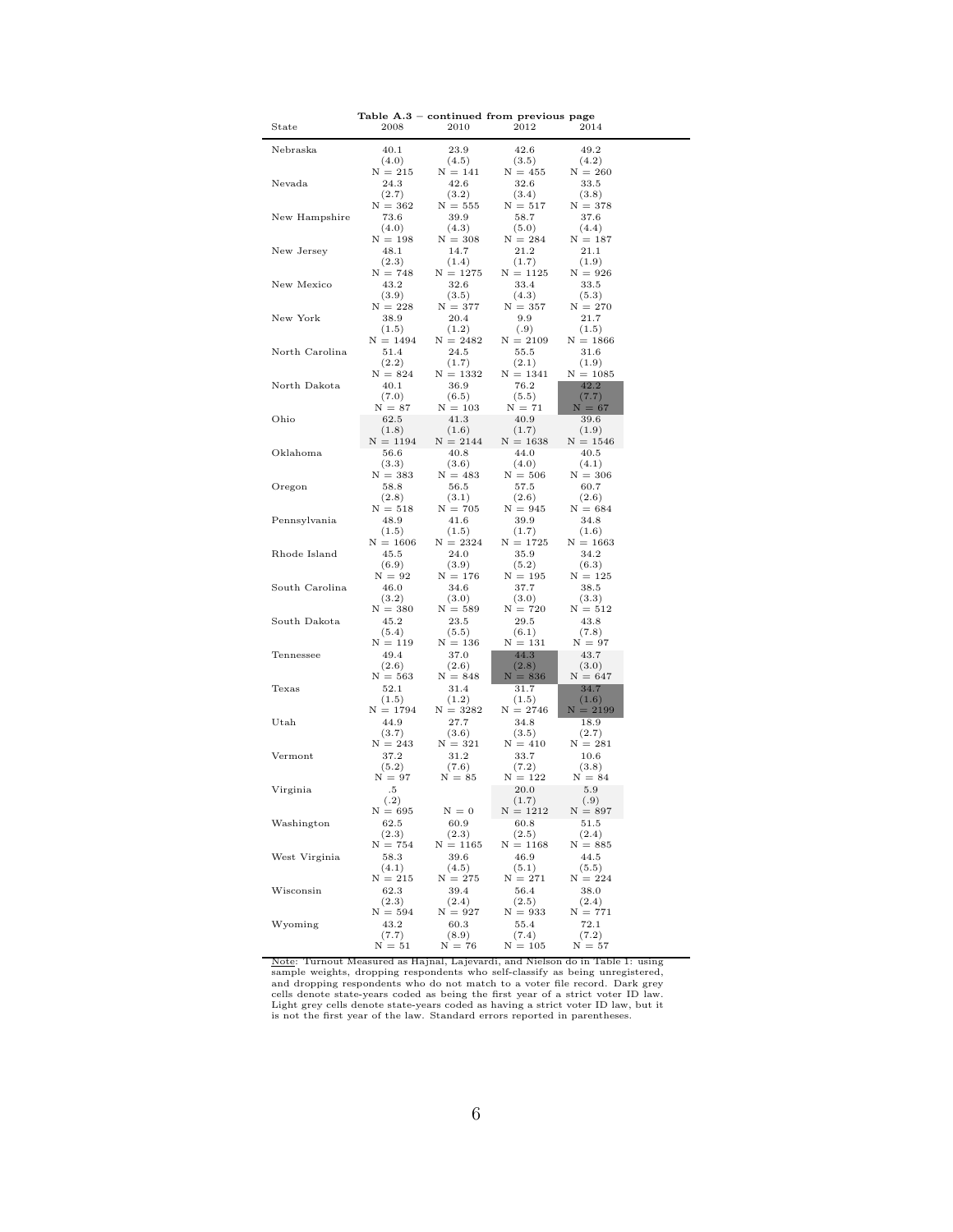| Table A.4: Relationship Between Future Implementation of Strict Voter ID and Turnout                                                                                                                                                                     |               |                                 |                                            |                                                    |                 |                |                     |                                |                                    |                                                                                               |                        |                                                                           |
|----------------------------------------------------------------------------------------------------------------------------------------------------------------------------------------------------------------------------------------------------------|---------------|---------------------------------|--------------------------------------------|----------------------------------------------------|-----------------|----------------|---------------------|--------------------------------|------------------------------------|-----------------------------------------------------------------------------------------------|------------------------|---------------------------------------------------------------------------|
|                                                                                                                                                                                                                                                          |               | $\widehat{\Omega}$              | $\binom{3}{2}$                             | General Elections:<br>$\left( \frac{4}{2} \right)$ | $\widetilde{5}$ | $\widehat{6}$  | $\widetilde{C}$     | $\circledast$                  | Primary Elections:<br>$\odot$      | (10)                                                                                          | $\left(11\right)$      | (12)                                                                      |
| self-classify as unregistered<br>Include respondents who<br>Include unmatched                                                                                                                                                                            | $\frac{1}{2}$ | $\tilde{z}$                     | Yes                                        | Yes                                                | Yes             | Yes            | $\frac{1}{2}$       | $\frac{1}{2}$                  | Yes                                | Yes                                                                                           | Yes                    | Yes                                                                       |
| respondents as non-voters<br>Number of Observations                                                                                                                                                                                                      | 93,652<br>Ş   | 93,652<br>$\mathcal{L}^{\circ}$ | ${\rm\thinspace No\atop\thinspace}$ 99,864 | 99,864<br>2                                        | 114,230<br>Yes  | 114,230<br>Yes | 93,989<br>ż         | 93,989<br>$\tilde{\mathsf{z}}$ | 100,379<br>$\overline{\mathsf{S}}$ | 100,379<br>ż                                                                                  | 112,553<br>${\rm Yes}$ | 112,553<br>Yes                                                            |
| Future Strict Voter ID State                                                                                                                                                                                                                             | $-0.368$      | $-0.385$                        |                                            | $-0.356$                                           | $-0.253$        | $-0.258$       |                     | $-0.073$                       | $-0.090$                           | $-0.091$                                                                                      | $-0.084$               | 0.080                                                                     |
|                                                                                                                                                                                                                                                          | (0.117)       | (0.141)                         | $-0.344$<br>(0.092)                        | (0.116)                                            | (0.077)         | (760.0)        | $-0.070$<br>(0.200) | (0.208)                        | (0.189)                            | (661.0)                                                                                       | (0.169)                | (871.0)                                                                   |
| Black X                                                                                                                                                                                                                                                  |               | 0.057                           |                                            |                                                    |                 | $-0.004$       |                     |                                |                                    |                                                                                               |                        |                                                                           |
| Future Strict Voter ID State                                                                                                                                                                                                                             |               | (0.134)                         |                                            | $\binom{0.016}{0.142}$                             |                 | (0.122)        |                     | (0.101                         |                                    | $\begin{array}{c} 0.101 \\ (0.126) \\ -0.132 \\ (0.088) \end{array}$                          |                        | $\begin{array}{c} 0.066 \\ 0.120) \\ -0.084 \\ \hline 0.085) \end{array}$ |
| Hispanic X                                                                                                                                                                                                                                               |               |                                 |                                            |                                                    |                 |                |                     |                                |                                    |                                                                                               |                        |                                                                           |
| Future Strict Voter ID State                                                                                                                                                                                                                             |               | (0.108)                         |                                            | (0.118)                                            |                 | (0.088)        |                     | $-0.103$ (0.103)               |                                    |                                                                                               |                        |                                                                           |
| Asian X                                                                                                                                                                                                                                                  |               | 0.398                           |                                            | 0.670                                              |                 | 0.409          |                     | $-0.008$                       |                                    | 0.040                                                                                         |                        |                                                                           |
| Future Strict Voter ID State                                                                                                                                                                                                                             |               | (0.505)                         |                                            | (0.382)                                            |                 | (0.348)        |                     | (0.205)                        |                                    | (0.183)                                                                                       |                        | (621.0)                                                                   |
| Mixed Race X                                                                                                                                                                                                                                             |               | $-0.219$                        |                                            | $-0.263$                                           |                 | $-0.406$       |                     | $-0.832$                       |                                    | $-0.882$                                                                                      |                        | $-0.945$                                                                  |
| Future Strict Voter ID State                                                                                                                                                                                                                             |               | (0.141)                         |                                            | (0.128)                                            |                 | (0.103)        |                     | (0.118)                        |                                    | (0.141)                                                                                       |                        | 0.124)                                                                    |
| include all control variables listed in Table 1 of Table 1 of Hajnal, Lajevardi, and Nielson. Observations weighted by sample weights and standard errors<br>Note: Sample include all respondents in 2008. 2010,<br>clustered by state are reported in p | arentheses    |                                 |                                            |                                                    |                 |                |                     |                                |                                    | and 2012, except those from states that already implemented strict voter ID. Regressions also |                        |                                                                           |

| j<br>I                   |
|--------------------------|
|                          |
|                          |
|                          |
|                          |
|                          |
|                          |
| $\left  \right $         |
|                          |
|                          |
|                          |
|                          |
|                          |
| $\frac{1}{1}$            |
|                          |
|                          |
|                          |
|                          |
|                          |
|                          |
|                          |
|                          |
|                          |
|                          |
|                          |
|                          |
|                          |
|                          |
|                          |
| <br> <br> <br>           |
|                          |
|                          |
|                          |
|                          |
|                          |
|                          |
|                          |
|                          |
|                          |
|                          |
|                          |
|                          |
|                          |
|                          |
| ļ                        |
|                          |
|                          |
|                          |
|                          |
|                          |
|                          |
|                          |
|                          |
| $\sqrt{2}$               |
|                          |
|                          |
|                          |
|                          |
|                          |
|                          |
|                          |
|                          |
|                          |
|                          |
|                          |
|                          |
|                          |
| $\overline{\phantom{a}}$ |
|                          |
|                          |
|                          |
|                          |
|                          |
|                          |
|                          |
|                          |
| Table .                  |

7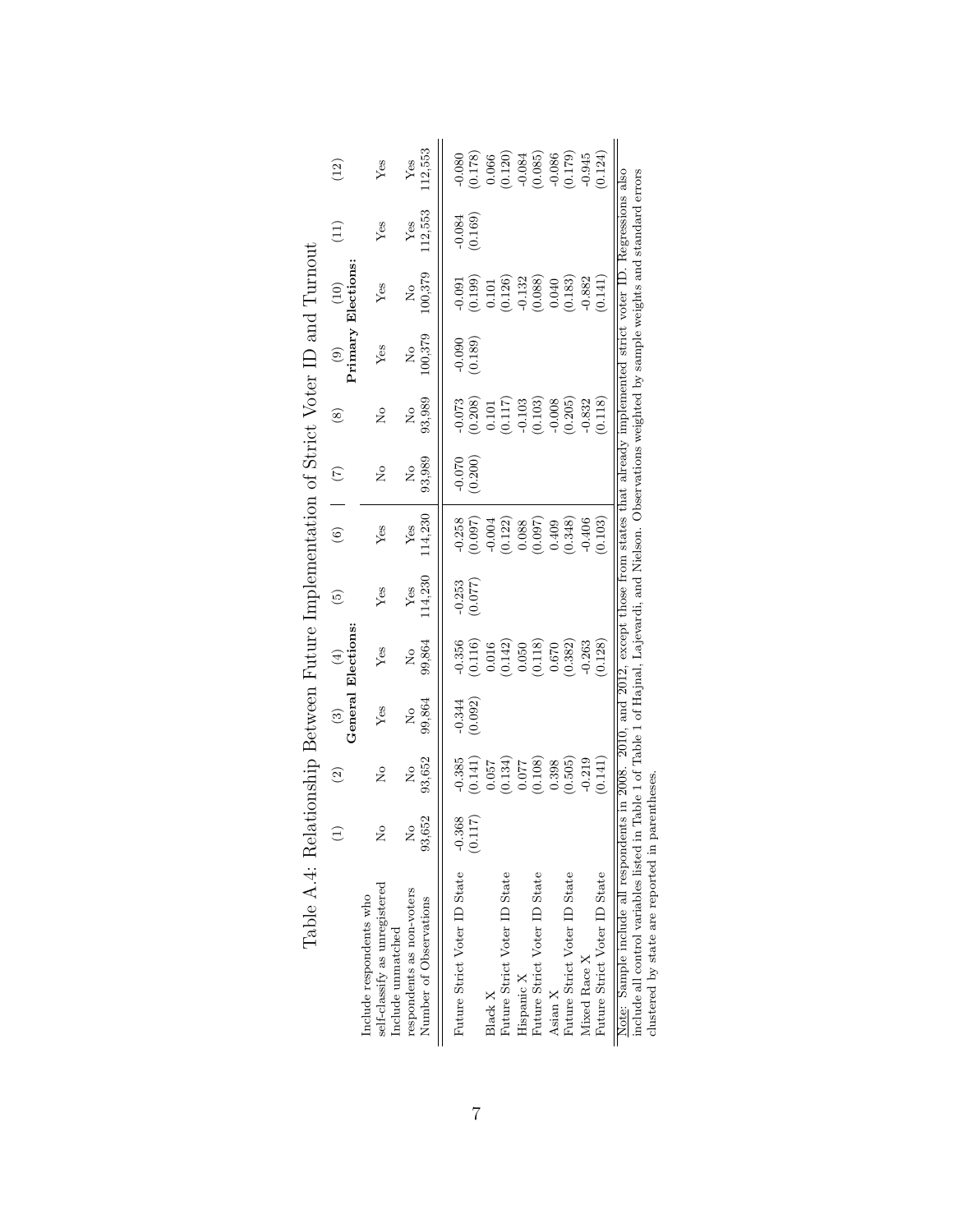

Figure A.1: Measurement Error Within States over Time

### References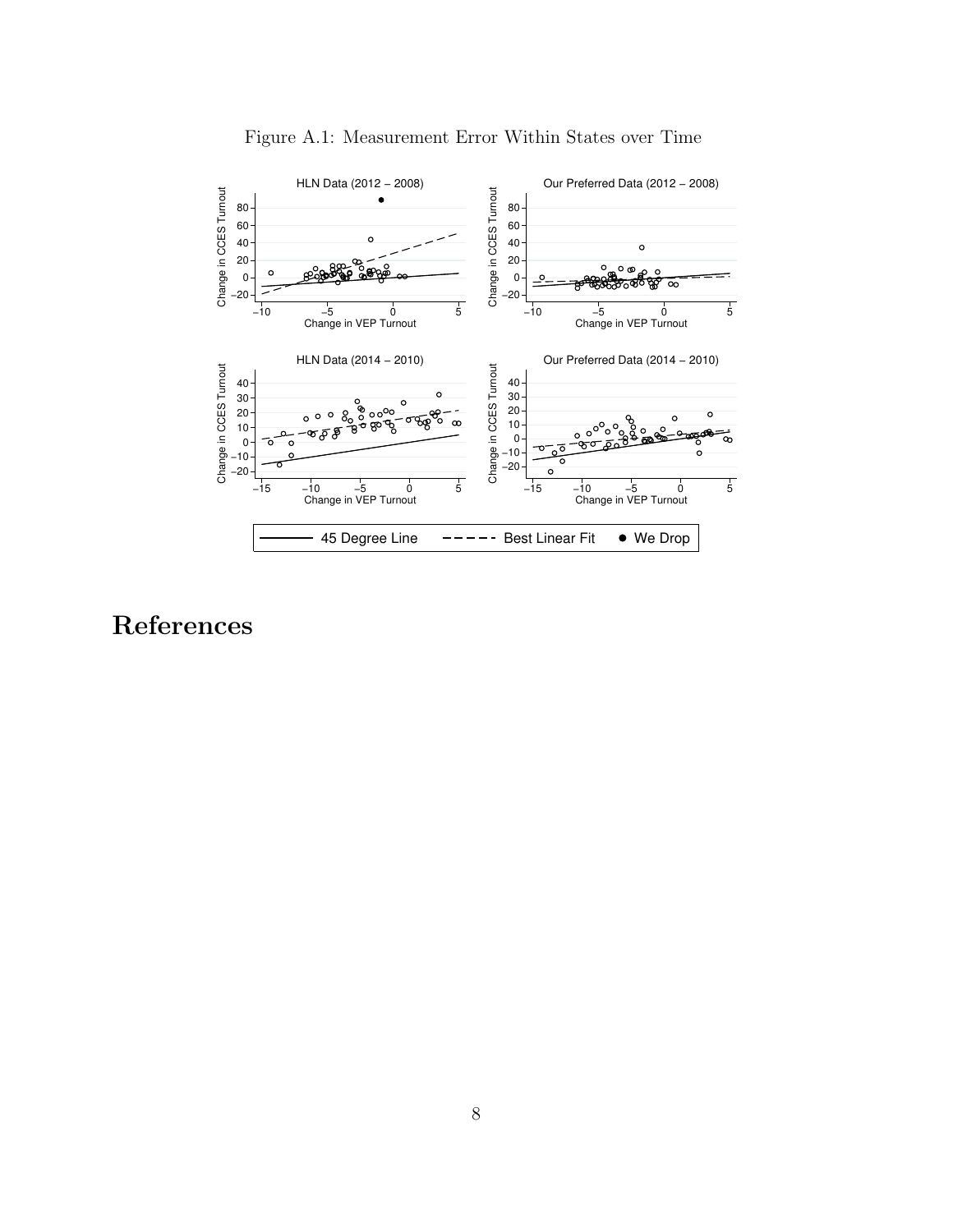



Note: CPS turnout by race constructed from the P20 detailed tables found at [https://www.](https://www.census.gov/topics/public-sector/voting.html) [census.gov/topics/public-sector/voting.html](https://www.census.gov/topics/public-sector/voting.html). White, Hispanic, and black turnout is taken from "White non-Hispanic alone", "Hispanic (of any race)", and "Black alone or in combination" rows, respectively. The CPS only report turnout rates when a sufficient population of a minority group resides in a state. This figure include 125 and 132 state-year observations in which a turnout rate was reported Hispanics and blacks, respectively.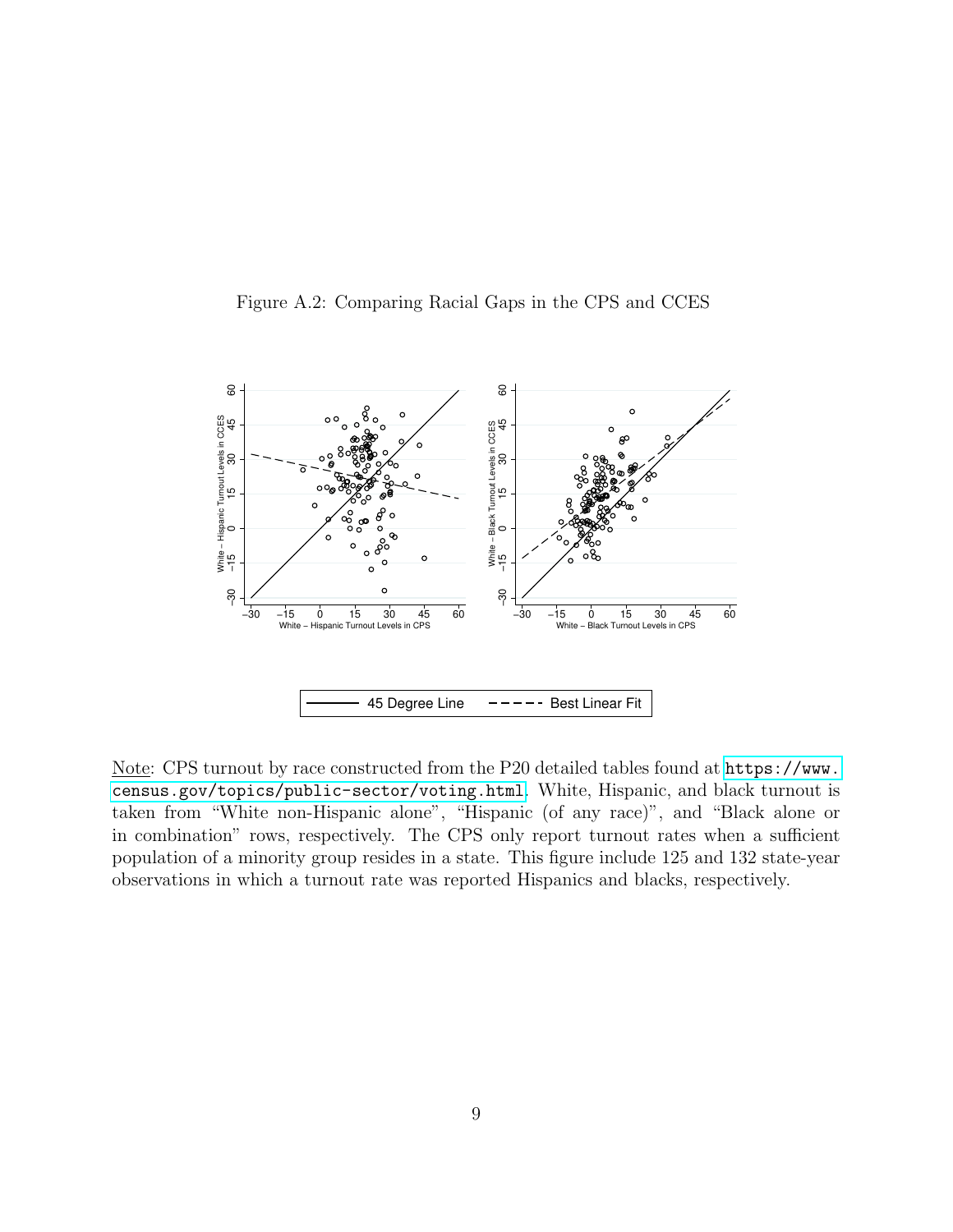| $1000101 \times 1000$ |                    |                   |
|-----------------------|--------------------|-------------------|
| White/Other           | 10.9               | 6.8               |
|                       | [9.4, 12.4]        | [4.7, 8.8]        |
| <b>Black</b>          | 10.4               | 2.5               |
| Hispanic              | [8.4, 12.4]<br>6.5 | $[-.1, 5]$<br>1.2 |
|                       | [3.6, 9.3]         | $[-2.3, 4.7]$     |
| Asian                 | 12.5               | 6.6               |
|                       | [5.7, 19.4]        | $[-1.4, 14.7]$    |
| Mixed Race            | 8.3                | 3.1               |
|                       | [3.8, 12.8]        | $[-2.3, 8.5]$     |

Table A.5: Estimated Group Turnout Percentage Implied by HLN, Figure A9 Racial Group General Election Primary Election

Note: Point estimates represent the change in turnout following the implementation of a strict voter ID law for a given racial group and election type. 95% confidence intervals presented in brackets.

Figure A.3: Increasing Group Turnout Percentage Implied by HLN, Figure 4



Note: This graph plots the difference-in-differences that underlie the difference-in-differencein-difference graphed in Figure 4 of Hajnal, Lajevardi, and Nielson. This analysis does not use sample weights, keeps respondents in the sample who self classify as being unregistered, and drops respondents who do not match to a voter file record.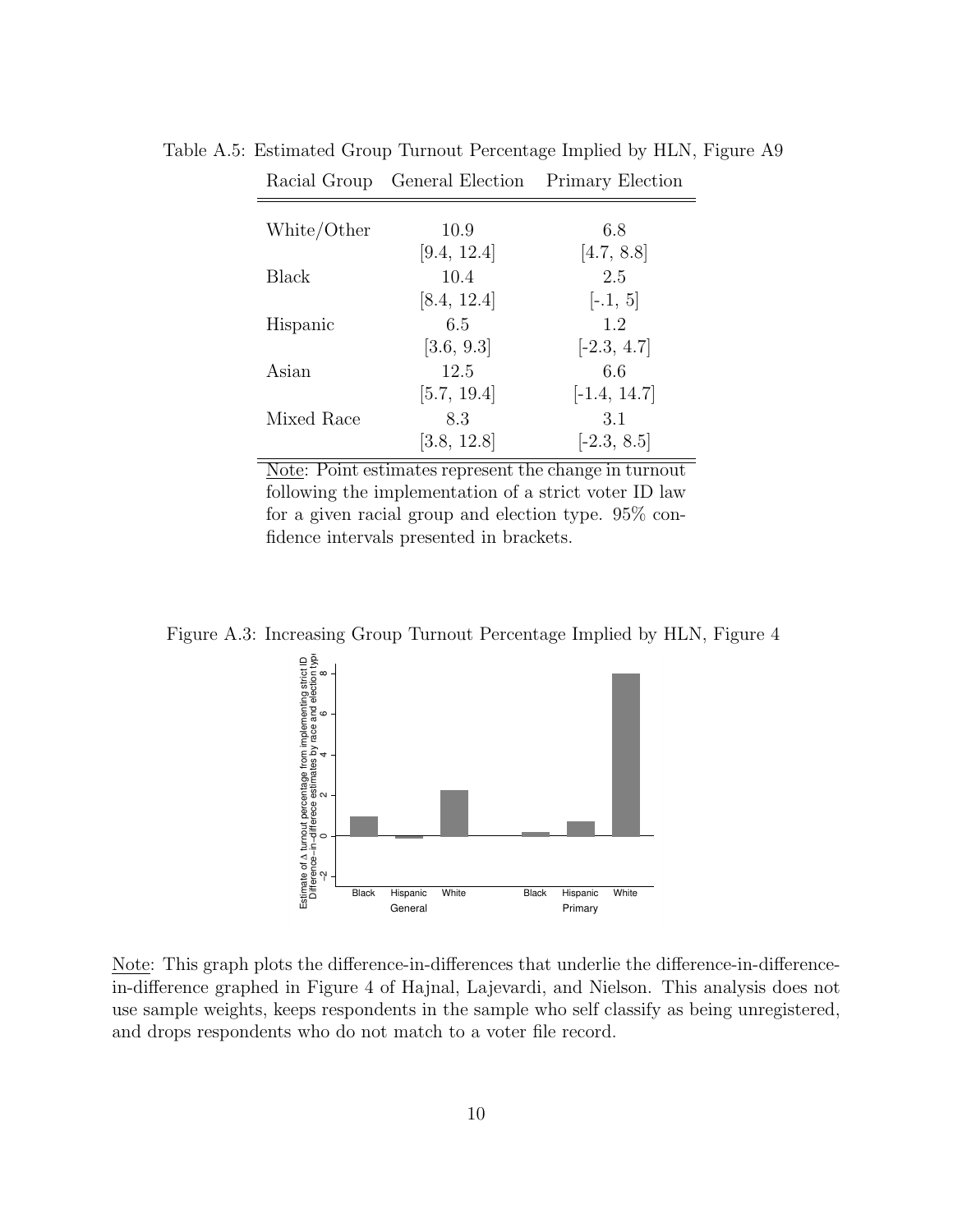| י<br>ון                                                                                                                                                                                                                                                           |
|-------------------------------------------------------------------------------------------------------------------------------------------------------------------------------------------------------------------------------------------------------------------|
| ļ                                                                                                                                                                                                                                                                 |
| ا<br>}                                                                                                                                                                                                                                                            |
| )<br>しょうしゅう<br>i a contra della contra della contra dell'aggiore di un'aggiore della contra della contra della contra della contra dell'aggiore di un'aggiore della contra dell'aggiore di un'aggiore di un'aggiore di un'aggiore di un'aggio<br>:<br>:<br>:<br>i |
| i<br>I                                                                                                                                                                                                                                                            |
| こうしゅう こうしょう しょうしょう<br>I                                                                                                                                                                                                                                           |
| ו<br>נ<br>$\frac{1}{2}$<br>i                                                                                                                                                                                                                                      |
| ì<br>I                                                                                                                                                                                                                                                            |
| l                                                                                                                                                                                                                                                                 |
| l                                                                                                                                                                                                                                                                 |
| ・・・・・<br>.<br>.<br>.<br>i<br>l                                                                                                                                                                                                                                    |
| ,<br>1<br>.<br>I<br>ĺ                                                                                                                                                                                                                                             |

| Cluster Standard Errors by State                                                                      |                                                                      |                                                                    |                                                                                                           |                                                                       |                           |                                                 |                       |
|-------------------------------------------------------------------------------------------------------|----------------------------------------------------------------------|--------------------------------------------------------------------|-----------------------------------------------------------------------------------------------------------|-----------------------------------------------------------------------|---------------------------|-------------------------------------------------|-----------------------|
| Law<br>Exclude First Year of Strict ID                                                                |                                                                      |                                                                    |                                                                                                           |                                                                       |                           |                                                 |                       |
| Exclude 2006 and 2008-VA Data                                                                         | 2222                                                                 | 2822                                                               |                                                                                                           | $9288\nXes$                                                           | E<br>Sega<br>Sega<br>Sega | $\bigcirc$ & $\bigcirc$ & $\bigcirc$ $\bigcirc$ | <b>ESSES</b><br>ESSES |
| Apply Sampling Weights                                                                                |                                                                      | $\overline{S}$                                                     |                                                                                                           | $\overline{S}$                                                        |                           |                                                 |                       |
| Include respondents who                                                                               |                                                                      |                                                                    |                                                                                                           |                                                                       |                           |                                                 |                       |
| self-classify as unregistered                                                                         | $\tilde{\Sigma}^{\circ}$                                             | $\overline{N}$                                                     | $\overline{\mathsf{S}}$                                                                                   | $\overline{N}$                                                        | $\mathcal{S}^{\circ}$     | Yes                                             | Yes                   |
| Include unmatchec                                                                                     |                                                                      |                                                                    |                                                                                                           |                                                                       |                           |                                                 |                       |
| respondents as non-voters                                                                             | $\tilde{\mathsf{X}}$                                                 | $\overline{a}$                                                     | $\overline{a}$                                                                                            | $\overline{N}$                                                        | $\tilde{S}$               | $\overline{M}^{\circ}$                          | ${\rm Yes}$           |
| Number of Observations                                                                                | .67,524                                                              | 167,524                                                            | 167,524                                                                                                   | 144,044                                                               | 143,916                   | 153,620                                         | 190,732               |
|                                                                                                       |                                                                      |                                                                    |                                                                                                           |                                                                       |                           |                                                 |                       |
| Strict Voter ID State                                                                                 |                                                                      |                                                                    | 0.115                                                                                                     | 0.011                                                                 | 0.020                     | 0.018                                           | 0.060                 |
|                                                                                                       | (0.109)                                                              | (0.109)                                                            | (0.094)                                                                                                   | (0.010)                                                               | (0.015)                   | (0.013)                                         | (0.050)               |
| Black X                                                                                               |                                                                      |                                                                    |                                                                                                           |                                                                       |                           | $-0.024$                                        |                       |
| <b>State</b><br>Strict Voter ID                                                                       | $-0.005$<br>$(0.008)$                                                | $-0.005$<br>$(0.016)$                                              | $\begin{array}{c} (0100 \\ (-017) \\ (-0.017) \\ (0.018) \\ (0.016) \\ (0.016) \\ (0.016) \\ \end{array}$ | $\begin{array}{c} -0.006 \\ (0.012) \\ -0.045 \\ (0.022) \end{array}$ | $-0.033$<br>$(0.019)$     | (0.019)                                         | (6.10, 0)             |
| Hispanic $X$                                                                                          |                                                                      |                                                                    |                                                                                                           |                                                                       |                           |                                                 |                       |
| <b>State</b><br>Strict Voter ID                                                                       | $\begin{array}{c} -0.045 \\ (0.013) \\ 0.016 \\ (0.034) \end{array}$ | $\begin{array}{c} -0.045 \\ (0.017) \\ 0.016 \\ 0.016 \end{array}$ |                                                                                                           |                                                                       | $-0.061$<br>$(0.022)$     | $-0.053$<br>$(0.026)$                           | (0.047)               |
| Asian X                                                                                               |                                                                      |                                                                    |                                                                                                           | $-0.022$<br>$(0.034)$                                                 | $-0.035$                  |                                                 | $-0.043$<br>$(0.033)$ |
| <b>State</b><br>Strict Voter ID                                                                       |                                                                      |                                                                    |                                                                                                           |                                                                       | (0.040)                   | (0.055)                                         |                       |
| Mixed Race X                                                                                          | $-0.026$                                                             | $-0.026$                                                           | $-0.026$                                                                                                  | $-0.026$                                                              | $-0.025$                  | $-0.042$                                        | $-0.024$              |
| <b>State</b><br>Strict Voter ID                                                                       | (0.022)                                                              | (0.033)                                                            | (0.034)                                                                                                   | 0.034)                                                                | (0.030)                   | (150.0)                                         | 0.040                 |
| Note: All models include all other variables included in Table A9, Column 1 in Hajnal, Lajevardi, and |                                                                      |                                                                    |                                                                                                           |                                                                       |                           |                                                 |                       |
| Nielson. Result in Column 1 replicate this model exactly                                              |                                                                      |                                                                    |                                                                                                           |                                                                       |                           |                                                 |                       |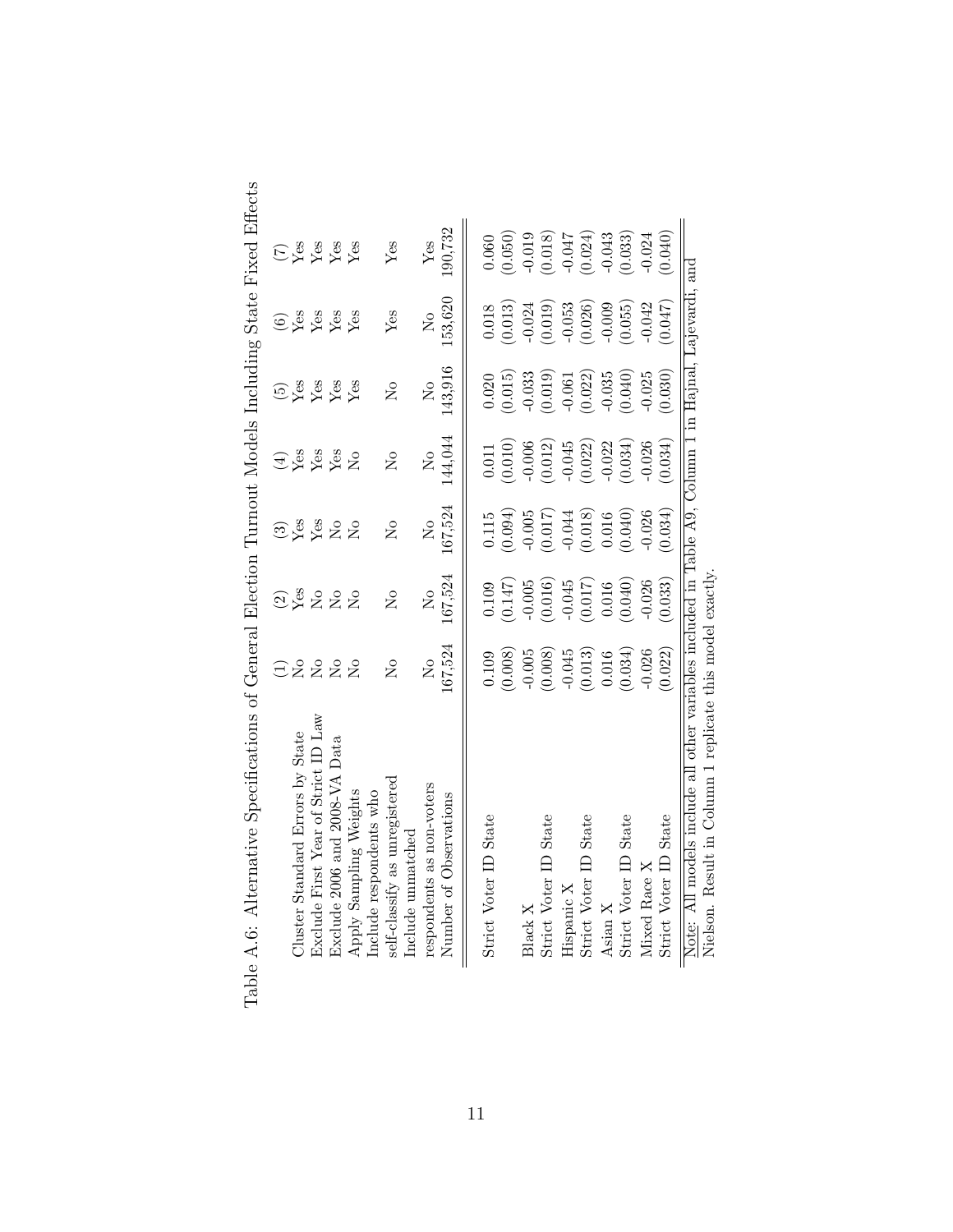| ؟<br>ا             | í       |
|--------------------|---------|
|                    | ¢<br>J. |
|                    | ı<br>J  |
|                    | l       |
|                    | ¢<br>)  |
|                    | J<br>¢  |
| I                  | ł       |
| l                  |         |
|                    |         |
| Table A.7: Altern. |         |

| Cluster Standard Error by State                                                                       | EL L                                                       | <b>Jggggg</b>             | <u>ិដ្ឋិ ដូន</u><br>១ដំណើ         |                                                            | ិន្ទ្រី និន្ទ្រី<br>DSS SSS | D 8 8 8 8<br>D 8 9 8 8<br>D 8 9 8 8 | <b>NA XA<br/>NA XA</b><br>NA XA |
|-------------------------------------------------------------------------------------------------------|------------------------------------------------------------|---------------------------|-----------------------------------|------------------------------------------------------------|-----------------------------|-------------------------------------|---------------------------------|
| Exclude First Year of Strict ID Law                                                                   |                                                            |                           |                                   |                                                            |                             |                                     |                                 |
| Data<br>Exclude 2006 and 2008-VA                                                                      | $\tilde{\mathsf{S}}$                                       |                           |                                   |                                                            |                             |                                     |                                 |
| Apply Sampling Weights<br>Include respondents who                                                     | $\tilde{\mathsf{z}}$                                       |                           |                                   | $\geq$                                                     |                             |                                     |                                 |
| self-classify as unregistereo<br>$Include$ $unnatched$                                                | $\overline{\mathsf{S}}$                                    | $\overline{N}$            | $\overline{N}$                    | $\overline{N}$                                             | $\overline{S}$              | Yes                                 | Yes                             |
| respondents as non-voters                                                                             | $\overline{\mathsf{S}}$                                    | $\mathsf{S}^{\mathsf{O}}$ | $\overline{\mathsf{S}}$           | $\overline{N}$                                             | $\overline{a}$              | $\overline{\mathsf{S}}$             | ${\rm Yes}$                     |
| Number of Observations                                                                                | 46,683                                                     | 146,683                   | 146,683                           | 142,254                                                    | 142,119                     | 151,886                             | 184,261                         |
| Strict Voter ID State                                                                                 | 0.068                                                      | $0.068\,$                 | $0.078\,$                         | 0.035                                                      | 0.054                       | 0.048                               | 0.033                           |
|                                                                                                       | (0.010)                                                    | (0.065)                   | 0.043)                            | (0.022)                                                    | (0.021)                     | (0.021)                             | (0.015)                         |
| Black X                                                                                               |                                                            |                           |                                   |                                                            |                             |                                     |                                 |
| <b>State</b><br>Strict Voter ID                                                                       | $-0.043$<br>$(0.010)$                                      | $-0.043$<br>(0.022)       | $-0.044$<br>$(0.022)$             | $-0.050$<br>$(0.021)$                                      | $-0.069$<br>$(0.026)$       | $-0.061$<br>$(0.026)$               | $(0.047$<br>(0.021)             |
| $H$ ispanic $X$                                                                                       |                                                            |                           |                                   |                                                            |                             |                                     |                                 |
| Strict Voter ID State                                                                                 | $\begin{array}{c} -0.056 \\ (0.016) \\ -0.001 \end{array}$ | $-0.056$<br>(0.022)       | $-0.055$<br>$(0.022)$<br>$-0.001$ | $\begin{array}{c} -0.064 \\ (0.021) \\ -0.031 \end{array}$ | $-0.071$<br>(0.027)         | $-0.058$<br>$(0.029)$               | $-0.034$<br>$(0.028)$           |
| Asian X                                                                                               |                                                            | $-0.001$                  |                                   |                                                            | $-0.084$                    | $-0.048$                            | $-0.024$                        |
| <b>State</b><br>Strict Voter ID                                                                       | 0.040)                                                     | (0.044)                   | 0.044)                            | (0.041)                                                    | (0.042)                     | 0.036)                              | (0.029)                         |
| Mixed Race X                                                                                          | $-0.037$                                                   | $-0.037$                  | $-0.037$                          | $-0.049$                                                   | $-0.050$                    | $-0.057$                            | $-0.047$                        |
| State<br>Strict Voter ID                                                                              | 0.026)                                                     | (0.035)                   | 0.036)                            | 0.037)                                                     | 0.034)                      | 0.030)                              | (0.025)                         |
| Note: All models include all other variables included in Table A9, Column 2 in Hajnal, Lajevardi, and |                                                            |                           |                                   |                                                            |                             |                                     |                                 |
| Nielson. Result in Column 1 replicate this model exactly                                              |                                                            |                           |                                   |                                                            |                             |                                     |                                 |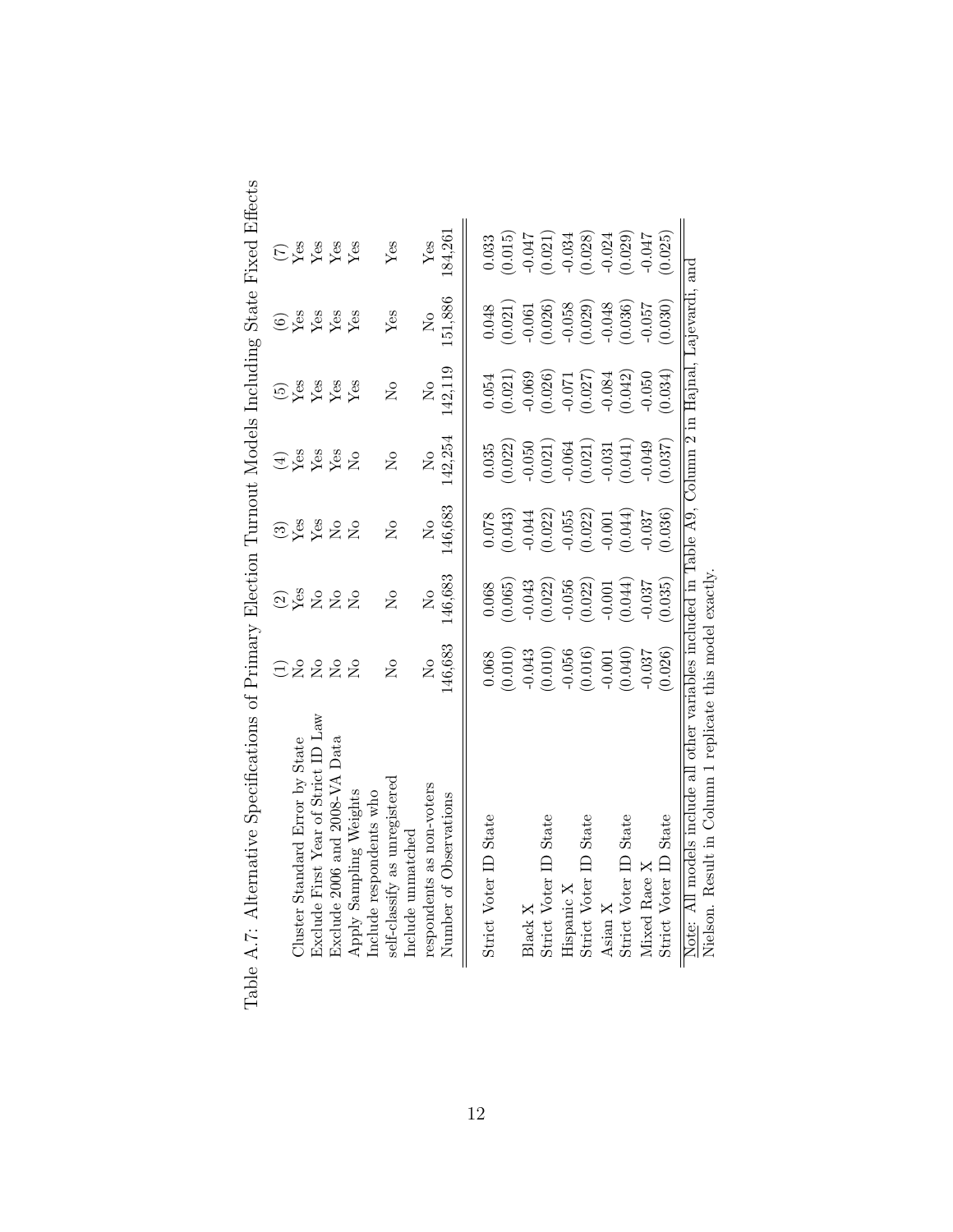Figure A.4: Sensitivity of Estimates from Models Excluding State Fixed Effects to Alternative Specifications



Note: More details on the models producing these estimates can be found in Table ?? in the Appendix.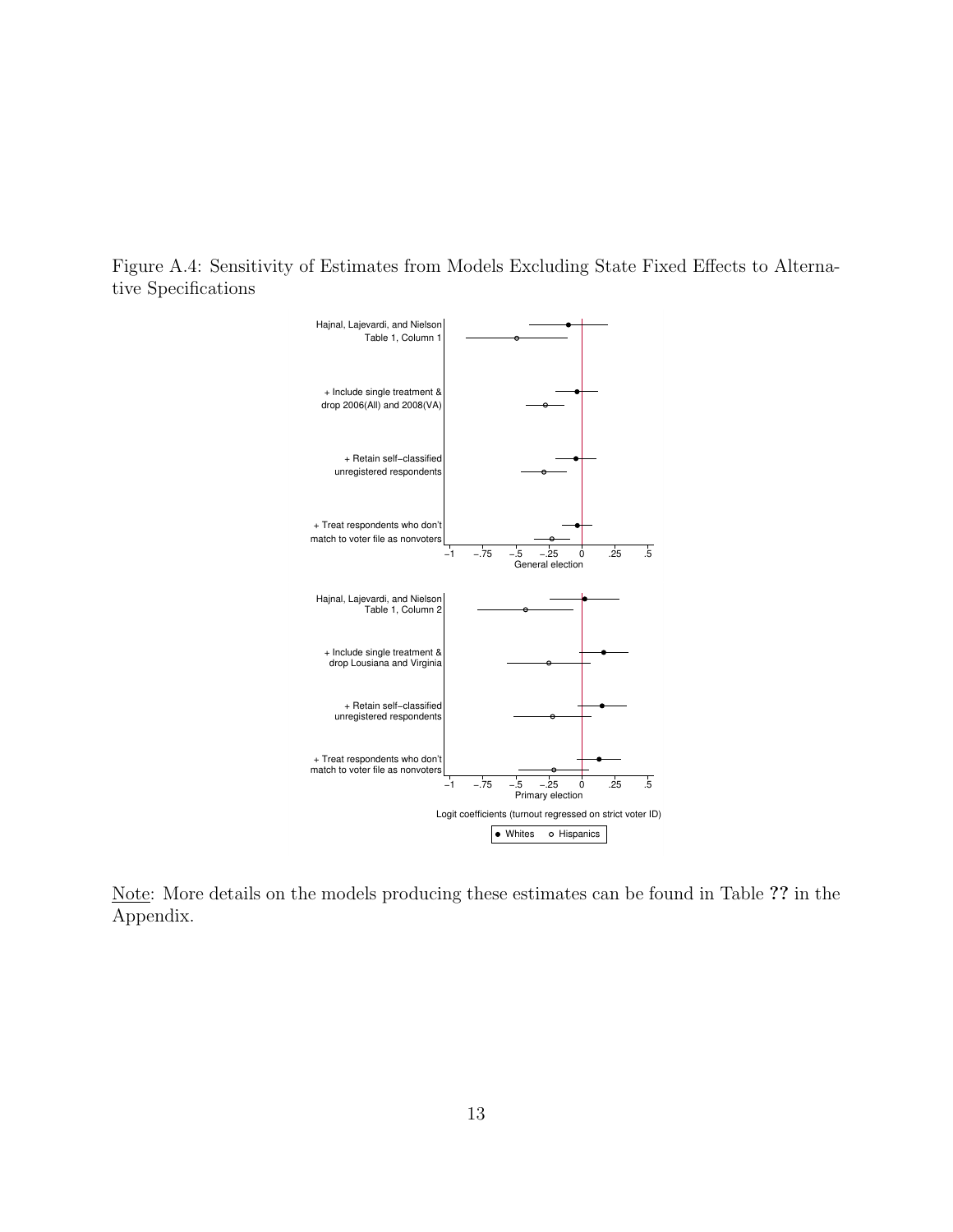| Table A.8: Alternative Specifications of Models Excluding State Fixed Effects                                                                                                                                                                                                                                                              | E                                                                     | $\widehat{\mathcal{Q}}$    | $\circledS$                                              | $\tag{4}$               | $\widetilde{\Theta}$  | $\widehat{\circ}$         |                                               |                                 |                                    | $\widehat{E}$                                                                      |
|--------------------------------------------------------------------------------------------------------------------------------------------------------------------------------------------------------------------------------------------------------------------------------------------------------------------------------------------|-----------------------------------------------------------------------|----------------------------|----------------------------------------------------------|-------------------------|-----------------------|---------------------------|-----------------------------------------------|---------------------------------|------------------------------------|------------------------------------------------------------------------------------|
| Dependent Variable                                                                                                                                                                                                                                                                                                                         |                                                                       | General                    | Election                                                 | Turnout                 |                       |                           |                                               | $(7)$ $(8)$<br>Primary Election | $\frac{(9)}{\Gamma \text{urnout}}$ |                                                                                    |
| Law<br>Exclude First Year of Strict ID                                                                                                                                                                                                                                                                                                     |                                                                       | ${\rm Yes}$                |                                                          |                         |                       |                           |                                               | ${\rm Yes}$                     |                                    |                                                                                    |
| Exclude 2006 and 2008-VA Data                                                                                                                                                                                                                                                                                                              | 222                                                                   |                            | $_{\rm Yes}^{\rm QFT}$                                   | Yes<br>Yes              | Yes<br>Yes            | 222                       | <b>SES</b>                                    |                                 | 8<br>2<br>2<br>2<br>2              | <b>Ses</b><br>Ses                                                                  |
| Data<br>Exclude Louisiana and Virginia                                                                                                                                                                                                                                                                                                     |                                                                       | 28                         | $\tilde{R}$                                              | $\overline{a}$          | $\rm _{Z}^{\circ}$    |                           |                                               | 2g                              |                                    |                                                                                    |
| Include respondents who                                                                                                                                                                                                                                                                                                                    |                                                                       |                            |                                                          |                         |                       |                           |                                               |                                 |                                    |                                                                                    |
| self-classify as unregistered<br>Include unmatched                                                                                                                                                                                                                                                                                         | $\mathsf{S}^{\mathsf{O}}$                                             | $\mathsf{S}^{\mathsf{O}}$  | $\mathsf{S}^{\mathsf{O}}$                                | Yes                     | Yes                   | $\mathsf{S}^{\mathsf{O}}$ | $\mathsf{S}^{\mathsf{O}}$                     | $\overline{R}$                  | Yes                                | Yes                                                                                |
| respondents as non-voters                                                                                                                                                                                                                                                                                                                  | $\mathsf{S}^{\mathsf{O}}$                                             | $\stackrel{\circ}{\simeq}$ | $\overset{\circ}{\mathsf{z}}$                            | $\overline{\mathsf{S}}$ | Yes                   | ż                         | $\overline{\mathsf{S}}$                       | $\mathsf{S}^{\mathsf{O}}$       | $\overline{\mathsf{S}}$            | Yes                                                                                |
| Number of Observations                                                                                                                                                                                                                                                                                                                     | 167,396                                                               | 167,396                    | 143,916                                                  | 153,620                 | 190,732               | 146,548                   | 146,548                                       | 142,119                         | 151,886                            | 84,261                                                                             |
| Strict Voter ID State                                                                                                                                                                                                                                                                                                                      |                                                                       |                            |                                                          |                         |                       |                           |                                               |                                 |                                    |                                                                                    |
|                                                                                                                                                                                                                                                                                                                                            |                                                                       | $-0.057$<br>$(0.128)$      | $\begin{array}{c} 0.037 \\ 0.081) \\ -0.161 \end{array}$ | (0.045)                 | $-0.035$<br>$(0.058)$ | $\binom{0.022}{0.132}$    | $\begin{array}{c} 0.097 \\ 0.112 \end{array}$ | (0.165)                         | $\binom{0.152}{0.093}$             | (0.130)                                                                            |
| Black X                                                                                                                                                                                                                                                                                                                                    |                                                                       |                            |                                                          | $-0.125$                | $-0.104$              |                           | 0.385                                         | $-0.384$                        | $-0.365$                           |                                                                                    |
| Strict Voter ID State                                                                                                                                                                                                                                                                                                                      | $\begin{array}{c} -0.102 \\ (0.148) \\ -0.112 \\ (0.102) \end{array}$ | $-0.102$<br>$(0.102)$      | (0.106)                                                  | (0.103)                 | (0.085)               | (0.116)                   | (711.0)                                       | (0.113)                         | (0.117)                            | $\begin{array}{c} -0.341 \\ (0.112) \\ -0.342 \\ (0.106) \\ -0.606 \\ \end{array}$ |
| Hispanic X                                                                                                                                                                                                                                                                                                                                 |                                                                       |                            |                                                          |                         |                       |                           |                                               |                                 |                                    |                                                                                    |
| Strict Voter ID State                                                                                                                                                                                                                                                                                                                      | $-0.391$<br>$(0.119)$                                                 | $-0.333$<br>$(0.163)$      | $-0.239$<br>$(0.102)$                                    | $-0.242$<br>$(0.121)$   | $-0.192$<br>$(0.092)$ | (0.121)                   | $-0.360$<br>$(0.130)$                         | $-0.415$<br>$(0.120)$           | $-0.375$<br>$(0.119)$              |                                                                                    |
| Asian $X$                                                                                                                                                                                                                                                                                                                                  |                                                                       | $-0.195$                   | $-0.172$                                                 |                         |                       |                           |                                               | $-0.687$                        | $-0.452$                           |                                                                                    |
| Strict Voter ID State                                                                                                                                                                                                                                                                                                                      | $-0.219$<br>$(0.210)$                                                 | (0.204)                    | (0.200)                                                  | $-0.067$<br>$(0.272)$   | $-0.345$<br>$(0.196)$ | $-0.637$<br>$(0.250)$     | $(0.603)$<br>$(0.251)$                        | (0.257)                         | (0.217)                            |                                                                                    |
|                                                                                                                                                                                                                                                                                                                                            |                                                                       | $-0.212$                   | $-0.116$                                                 |                         | $-0.122$              | $-0.309$                  | $-0.290$                                      | $-0.290$                        | $-0.314$                           | $-0.324$                                                                           |
| $Mixed\,\,Race\,\,X$ Strict Voter ID State                                                                                                                                                                                                                                                                                                 | $-0.225$<br>$(0.144)$                                                 | (0.151)                    | (0.163)                                                  | $-0.225$<br>$(0.222)$   | (0.182)               | 0.181)                    | (0.185)                                       | (0.193)                         | (0.161)                            | (0.148)                                                                            |
| Note: All models include all other variables included in Table 1, Columns 1 and 2 in Hajnal, Lajevardi, and Nielson. Results in Column 1 replicate<br>fable 1, Column 1 exactly and results in Column 6, replicate Table, Column 2 exactly. Observations weighted by sample weights and standard errors<br>clustered by state are reported | in parentheses.                                                       |                            |                                                          |                         |                       |                           |                                               |                                 |                                    |                                                                                    |
|                                                                                                                                                                                                                                                                                                                                            |                                                                       |                            |                                                          |                         |                       |                           |                                               |                                 |                                    |                                                                                    |

|  | Table A.8: Alternative Specifications of Models Excluding State Fixed 1 |  |
|--|-------------------------------------------------------------------------|--|
|  |                                                                         |  |
|  |                                                                         |  |
|  |                                                                         |  |
|  |                                                                         |  |
|  |                                                                         |  |
|  |                                                                         |  |
|  |                                                                         |  |
|  |                                                                         |  |
|  |                                                                         |  |
|  |                                                                         |  |
|  |                                                                         |  |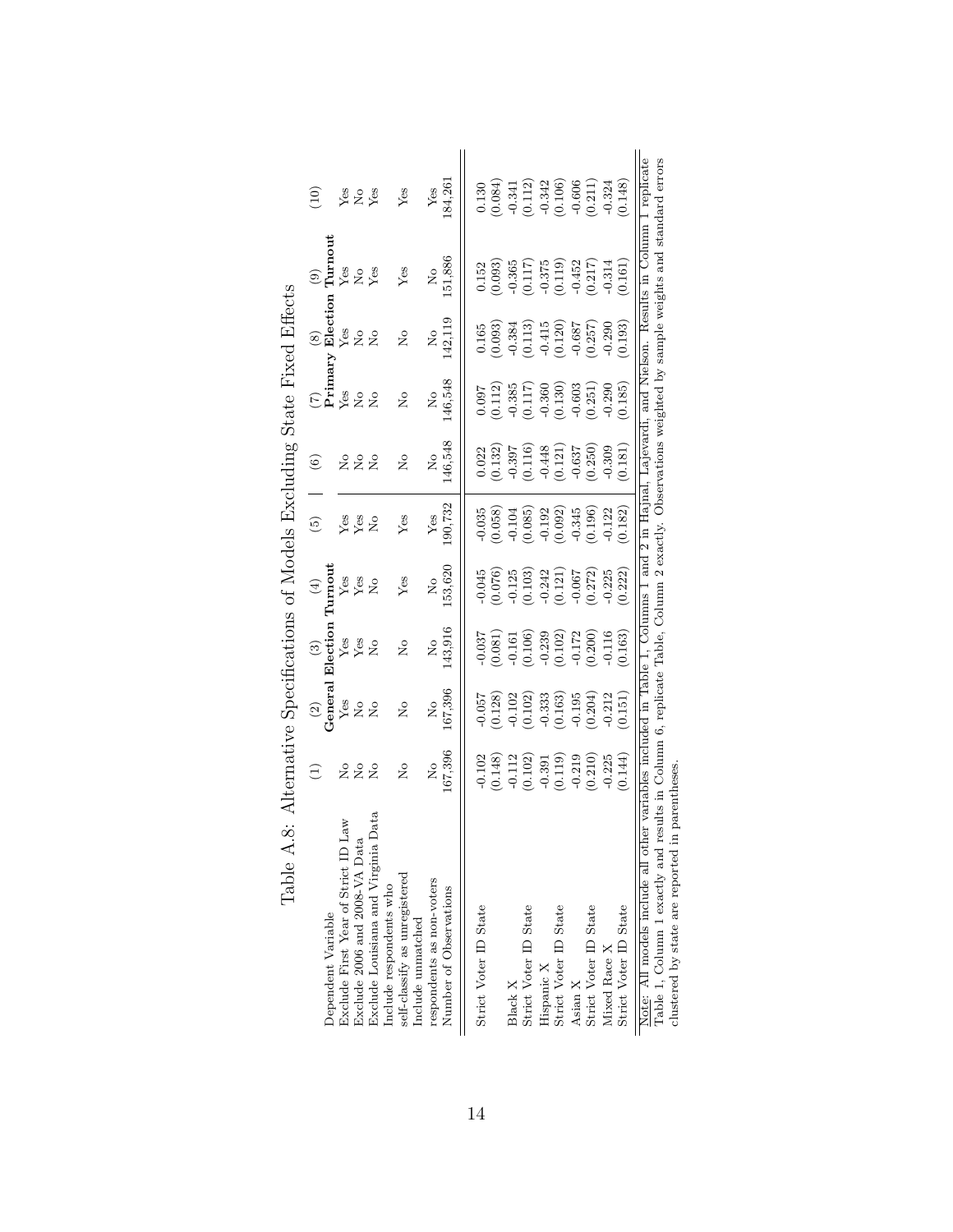Figure A.5: Sensitivity of Difference-in-Difference Models Using 2010 and 2014 Data to Alternative Specifications



Note: More details on the models producing these estimates can be found in Table ?? (top panel) and Table ?? (bottom panel) in our appendix.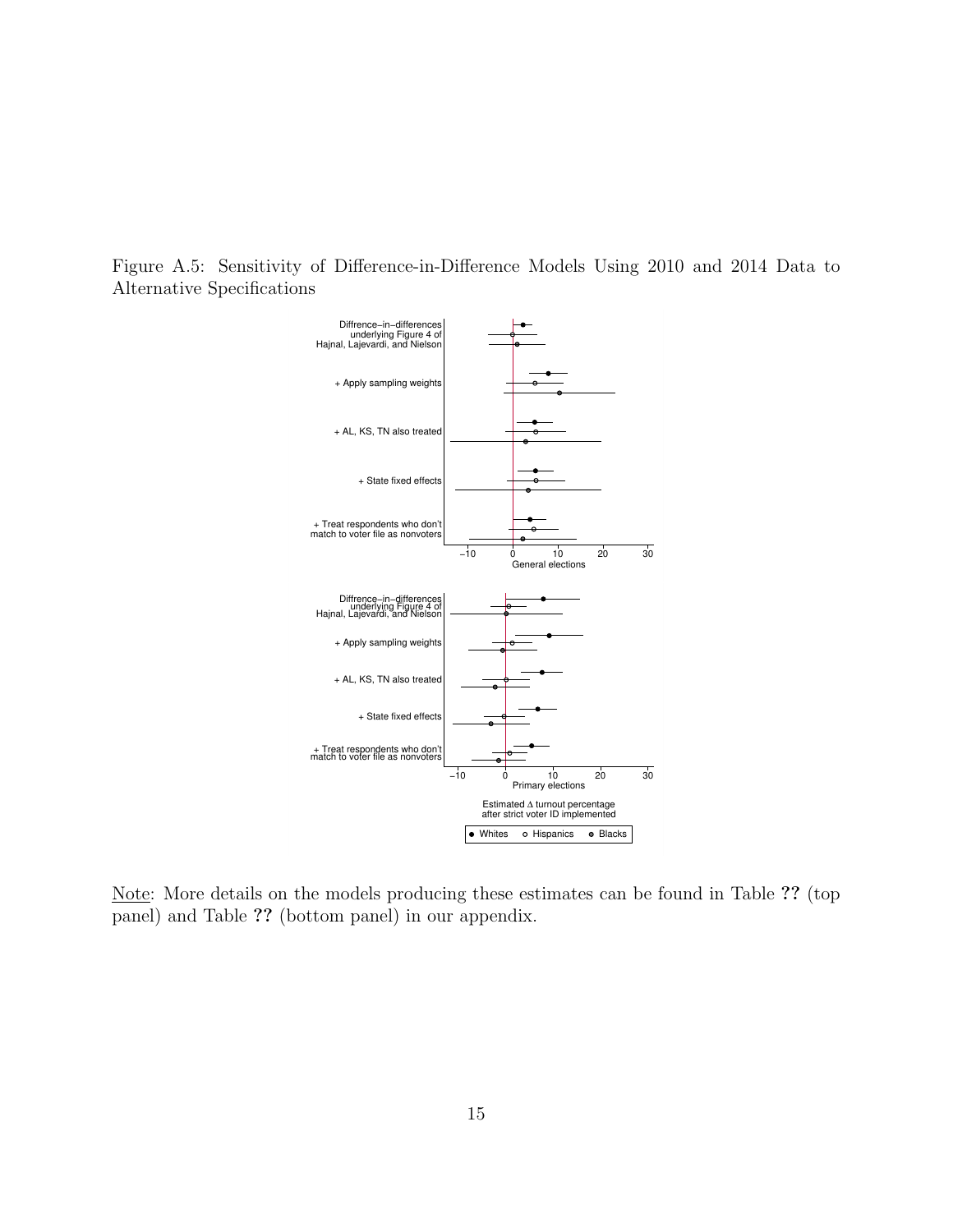|                     | Table A.9: Alternative Specifications of Difference-in-Difference-in-Difference General Elec- |  |  |  |
|---------------------|-----------------------------------------------------------------------------------------------|--|--|--|
| tion Turnout Models |                                                                                               |  |  |  |

|                                                                                | (1)                 | (2)                 | (3)                 | (4)                 | (5)                 |
|--------------------------------------------------------------------------------|---------------------|---------------------|---------------------|---------------------|---------------------|
| Apply Sampling Weights                                                         | No                  | $_{\rm Yes}$        | Yes                 | Yes                 | Yes                 |
| Include AL, KS, and TN as<br>States Implementing Strict Voter ID (2010 - 2014) | No                  | No                  | Yes                 | Yes                 | Yes                 |
| Include State Fixed Effects                                                    | No                  | $\rm No$            | No                  | Yes                 | Yes                 |
| Include unmatched respondents as non-voters                                    | No                  | $\rm No$            | $\rm No$            | $\rm No$            | Yes                 |
| Observations                                                                   | 80,406              | 80,286              | 80,286              | 80,286              | 103,996             |
| State Implemented Strict Voter ID (2010 - 2014)                                | $-0.053$            | $-0.087$            | $-0.085$            |                     |                     |
|                                                                                | (0.018)             | (0.035)             | (0.028)             |                     |                     |
| Year $== 2014$                                                                 | $-0.023$            | 0.159               | 0.159               | 0.159               | 0.004               |
|                                                                                | (0.010)             | (0.012)             | (0.013)             | (0.013)             | (0.015)             |
| State Implemented Strict Voter ID (2010 - 2014) X                              | 0.023               | 0.079               | 0.049               | 0.050               | 0.038               |
| Year $== 2014$                                                                 | (0.011)             | (0.021)             | (0.020)             | (0.020)             | (0.018)             |
| Hispanic Respondent                                                            | $-0.248$            | $-0.278$            | $-0.282$            | $-0.315$            | $-0.310$            |
|                                                                                | (0.014)             | (0.015)             | (0.016)             | (0.014)             | (0.012)             |
| State Implemented Strict Voter ID (2010 - 2014) X                              | $-0.023$            | 0.027               | 0.033               | 0.043               | 0.043               |
| Hispanic Respondent                                                            | (0.021)             | (0.034)             | (0.027)             | (0.019)             | (0.017)             |
| Hispanic Respondent X Year $== 2014$                                           | 0.001               | 0.021               | 0.020               | 0.020               | 0.009               |
|                                                                                | (0.022)             | (0.028)             | (0.028)             | (0.026)             | (0.021)             |
| State Implemented Strict Voter ID (2010 - 2014) X                              | $-0.023$            | $-0.030$            | 0.002               | 0.001               | 0.008               |
| Hispanic Respondent X Year $== 2014$                                           | (0.022)             | (0.032)             | (0.035)             | (0.034)             | (0.026)             |
| State Implemented Strict Voter ID (2010 - 2014) X                              | $-0.182$            | $-0.179$            | $-0.177$            | $-0.174$            | $-0.212$            |
| <b>Black Respondent</b>                                                        | (0.011)             | (0.016)             | (0.017)             | (0.016)             | (0.013)             |
| State Implemented Strict Voter ID (2010 - 2014) X<br><b>Black Respondent</b>   | $-0.012$<br>(0.024) | $-0.058$<br>(0.046) | $-0.049$<br>(0.044) | $-0.045$<br>(0.045) | $-0.039$<br>(0.033) |
|                                                                                | 0.034               | $-0.013$            | $-0.007$            | 0.000               | 0.032               |
| Black Respondent X Year $== 2014$                                              | (0.010)             | (0.011)             | (0.010)             | (0.010)             | (0.011)             |
| State Implemented Strict Voter ID (2010 - 2014) X                              | $-0.013$            | 0.025               | $-0.020$            | $-0.016$            | $-0.016$            |
| Black Respondent X Year $== 2014$                                              | (0.029)             | (0.077)             | (0.076)             | (0.072)             | (0.056)             |
|                                                                                |                     |                     |                     |                     |                     |

Note: Column 1 replicates the results presented in Figure 4 in Hajnal, Lajevardi, and Nielson. All regressions include self-classified unregistered respondents and drop all respondents who do not identify as white, Hispanic, or black. Standard errors clustered by state are reported in parentheses.